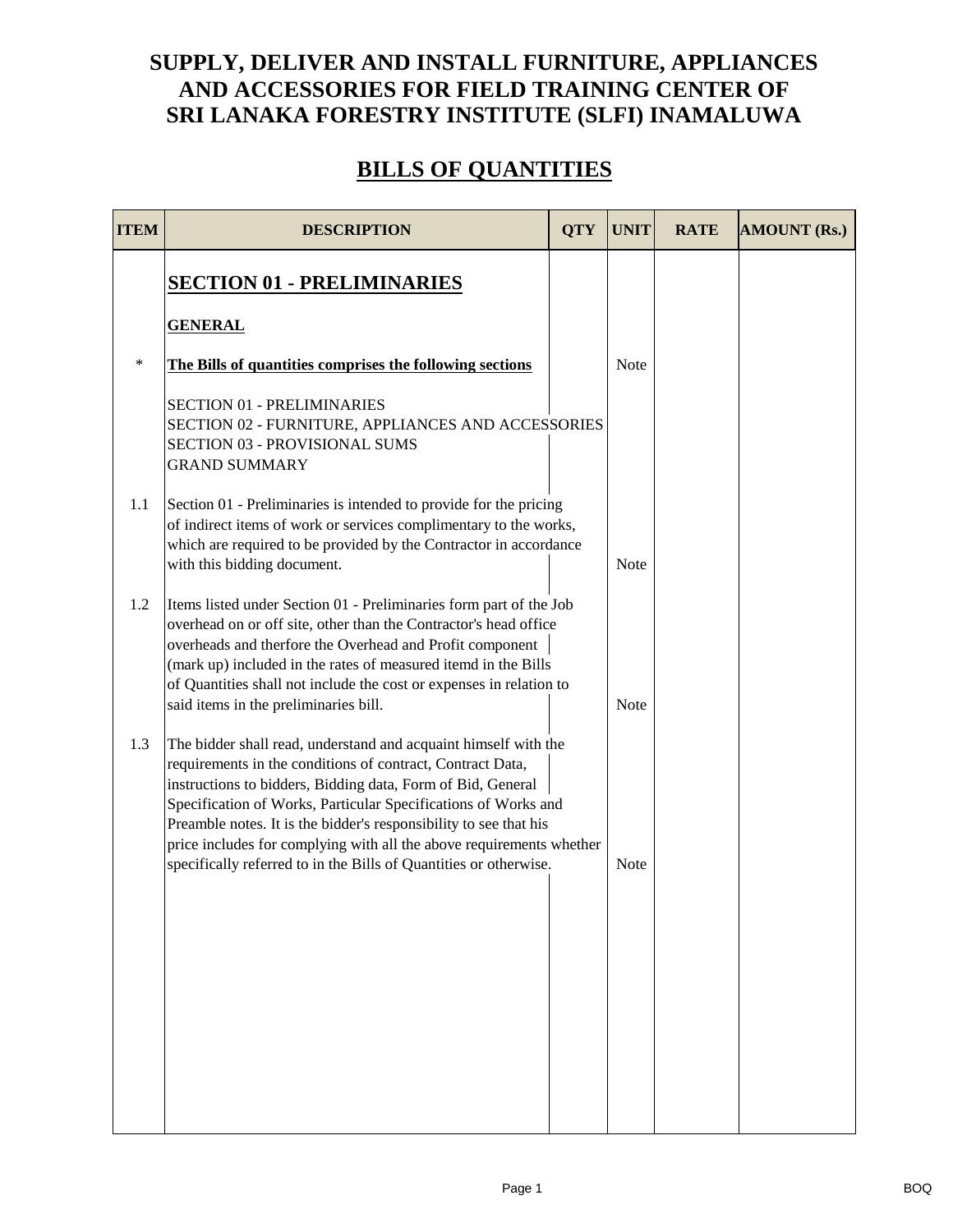| <b>ITEM</b> | <b>DESCRIPTION</b>                                                                                                                                                                                                                                                                                                                                                                                                                                                            | <b>QTY</b> | <b>UNIT</b> | <b>RATE</b> | <b>AMOUNT (Rs.)</b> |
|-------------|-------------------------------------------------------------------------------------------------------------------------------------------------------------------------------------------------------------------------------------------------------------------------------------------------------------------------------------------------------------------------------------------------------------------------------------------------------------------------------|------------|-------------|-------------|---------------------|
| 1.4         | The bidder is required to visit the site of the proposed work, as it is<br>his responsibility to ascertain the conditions pertaining to the<br>access to the site, working space, storage area, adjacent<br>properties, transport facilities, restriction on working hours,<br>availability of services, environment etc.                                                                                                                                                     |            | Note        |             |                     |
| 1.5         | Cost and expenses in connection with any other preliminary<br>items which are not listed in Section 01 - Preliminaries but are<br>necessary for the due completion of Works, are deemed to be<br>included in the rest of work items.                                                                                                                                                                                                                                          |            | <b>Note</b> |             |                     |
| 1.6         | The bidder is required to price each individual item given in this<br>Section 01 - Preliminaries, in connection with the proposed<br>works. If no price has been stated against any item hereunder the<br>Contractor shall not be entitled to claim any money for such items<br>even though he is obliged to execute the work or provide<br>services described therein. Preliminary items priced by the bidder<br>are deemed to include the cost of any such un-priced items. |            | <b>Note</b> |             |                     |
| 1.7         | The bidder shall read, understand and acquaint himself with the<br>requirements in the "Guide lines for tenant fitting out retail space".<br>It is the bidder's responsibility to see that his price includes for<br>complying with all the above requirements whether specifically<br>referred to in the Bills of Quantities or otherwise.                                                                                                                                   |            | <b>Note</b> |             |                     |
|             | <b>Insurance and Securities</b>                                                                                                                                                                                                                                                                                                                                                                                                                                               |            |             |             |                     |
| 1.8         | Allow lump sum for providing an approved Performance Bond<br>for 10% of the Contract Sum payable "on Demand" from Bank<br>or reputed insurance company.                                                                                                                                                                                                                                                                                                                       |            | Item        |             |                     |
| 1.9         | Allow lump sum for providing an approved Advance<br>Guarantee Bond (excluding provisional sums and<br>contingencies) payable "on Demand" from a reputed<br>commercial bank.                                                                                                                                                                                                                                                                                                   |            | item        |             |                     |
| 1.10        | Allow lump sum for insurance of works, Machinery & Equipment,<br>Plant, Materials, third party persons & property and Employer's<br>personnel & property at site as per the Contract.                                                                                                                                                                                                                                                                                         |            | Item        |             |                     |
| 1.11        | Allow lump sum for insurance against accidents and injury<br>to Contractor's personnel as per the Contract.                                                                                                                                                                                                                                                                                                                                                                   |            | Item        |             |                     |
|             |                                                                                                                                                                                                                                                                                                                                                                                                                                                                               |            |             |             |                     |
|             |                                                                                                                                                                                                                                                                                                                                                                                                                                                                               |            |             | C/F         |                     |
|             |                                                                                                                                                                                                                                                                                                                                                                                                                                                                               |            |             |             |                     |
|             |                                                                                                                                                                                                                                                                                                                                                                                                                                                                               |            |             |             |                     |
|             |                                                                                                                                                                                                                                                                                                                                                                                                                                                                               |            |             |             |                     |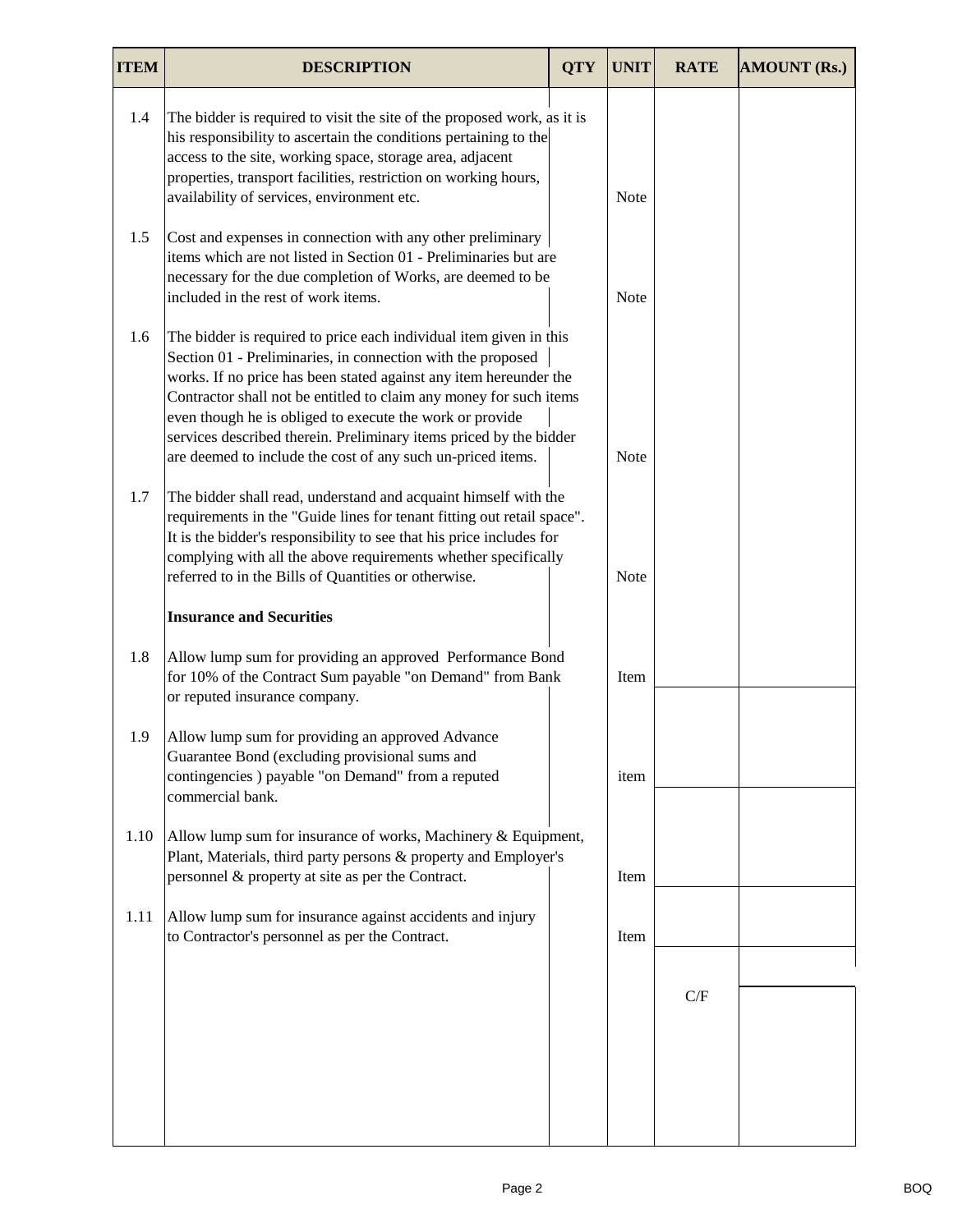| <b>ITEM</b> | <b>DESCRIPTION</b>                                                                                                                                                                                                                          | <b>QTY</b> | <b>UNIT</b> | <b>RATE</b> | <b>AMOUNT (Rs.)</b> |
|-------------|---------------------------------------------------------------------------------------------------------------------------------------------------------------------------------------------------------------------------------------------|------------|-------------|-------------|---------------------|
|             |                                                                                                                                                                                                                                             |            |             | B/F         |                     |
|             | <b>Contractor's Facilities</b>                                                                                                                                                                                                              |            |             |             |                     |
| 1.12        | Allow lump sum for providing accomodation including sanitary<br>facilities and transport for Contractor's staff and workmen<br>off site.                                                                                                    |            | Item        |             |                     |
|             | <b>Setting out</b>                                                                                                                                                                                                                          |            |             |             |                     |
| 1.13        | Allow lump sum for setting out of works in accordance with drawings<br>and other written information given by the Engineer.                                                                                                                 |            | Item        |             |                     |
|             | <b>Quality, Standards and Progress</b>                                                                                                                                                                                                      |            |             |             |                     |
| 1.14        | Allow lump sum for provision of progress reports including<br>photographic records and other schedules as per contract                                                                                                                      |            | Item        |             |                     |
| 1.15        | Allow lump sum for all cost in connection with preparing samples<br>for testing, making arrangements for testing of materials, Goods etc.,<br>as stipulated in the contract, obtaining test reports and submitting<br>same to the Engineer. |            | Item        |             |                     |
| 1.16        | Allow lump sum for provision of shop drawings etc., for<br>Engineer's approval                                                                                                                                                              |            | Item        |             |                     |
| 1.17        | Allow lump sum for provision of two sets of (hard copies and soft<br>copies) "as built drawings" of all services, for Engineer's<br>approval                                                                                                |            | Item        |             |                     |
|             | <b>Health, Safety and Environment</b>                                                                                                                                                                                                       |            |             |             |                     |
| 1.18        | Allow lump sum for providing all necessary safety measures to<br>workmen at site conforming to the latest industrial safety regulations<br>and as directed by the Engineer                                                                  |            | Item        |             |                     |
| 1.19        | Allow lump sum for making adequate provisions against air and<br>noise pollution and for providing hoardings and dust screens<br>to control dust escaping to surrounding areas.                                                             |            | Item        |             |                     |
| 1.20        | Allow lump sum for maintaining the site in a clean and ordely<br>manner at all times and during the entire contract period                                                                                                                  |            | Item        |             |                     |
| 1.21        | Allow lump sum for demobilization, removal of all rubbish $\&$ debris<br>and clearing site on completion, leaving all in good order and<br>handing over                                                                                     |            | Item        |             |                     |
|             |                                                                                                                                                                                                                                             |            |             |             |                     |
|             |                                                                                                                                                                                                                                             |            |             | C/F         |                     |
|             |                                                                                                                                                                                                                                             |            |             |             |                     |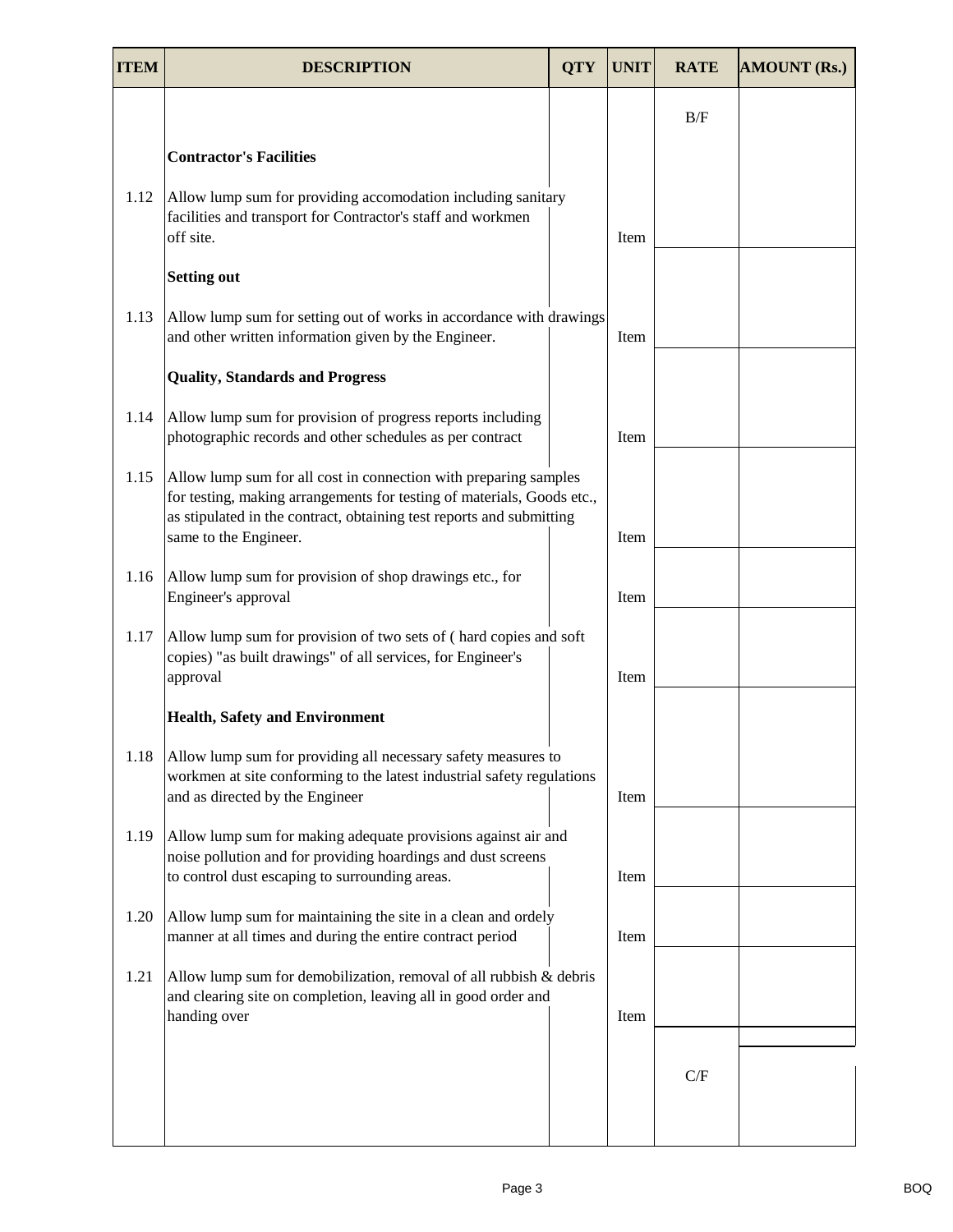| <b>ITEM</b> | <b>DESCRIPTION</b>                                                                                                                                                                                                                                                                          | <b>QTY</b> | <b>UNIT</b> | <b>RATE</b> | <b>AMOUNT (Rs.)</b> |
|-------------|---------------------------------------------------------------------------------------------------------------------------------------------------------------------------------------------------------------------------------------------------------------------------------------------|------------|-------------|-------------|---------------------|
|             |                                                                                                                                                                                                                                                                                             |            |             | B/F         |                     |
|             | <b>Security and Protection</b>                                                                                                                                                                                                                                                              |            |             |             |                     |
| 1.22        | Allow lump sum for protection of public and private services at site.<br>Contractor shall take due care to protect all services during the<br>execution of the works                                                                                                                        |            | Item        |             |                     |
|             | <b>Services and Facilities</b>                                                                                                                                                                                                                                                              |            |             |             |                     |
| 1.23        | Allow lump sum for providing any other work that the bidder deems<br>necessary for the proper excution and completion of the works,<br>but not listed above. Bidders shall insert below the details of<br>such work with costs. (If space provided is insufficient attach<br>separate list) |            |             |             |                     |
|             | a)                                                                                                                                                                                                                                                                                          |            |             |             |                     |
|             | b)                                                                                                                                                                                                                                                                                          |            |             |             |                     |
|             | $\mathbf{c})$                                                                                                                                                                                                                                                                               |            |             |             |                     |
|             | TOTAL OF SECTION 01 - CARRIED TO GRAND SUMMARY                                                                                                                                                                                                                                              |            |             |             |                     |
|             |                                                                                                                                                                                                                                                                                             |            |             |             |                     |
|             |                                                                                                                                                                                                                                                                                             |            |             |             |                     |
|             |                                                                                                                                                                                                                                                                                             |            |             |             |                     |
|             |                                                                                                                                                                                                                                                                                             |            |             |             |                     |
|             |                                                                                                                                                                                                                                                                                             |            |             |             |                     |
|             |                                                                                                                                                                                                                                                                                             |            |             |             |                     |
|             |                                                                                                                                                                                                                                                                                             |            |             |             |                     |
|             |                                                                                                                                                                                                                                                                                             |            |             |             |                     |
|             |                                                                                                                                                                                                                                                                                             |            |             |             |                     |
|             |                                                                                                                                                                                                                                                                                             |            |             |             |                     |
|             |                                                                                                                                                                                                                                                                                             |            |             |             |                     |
|             |                                                                                                                                                                                                                                                                                             |            |             |             |                     |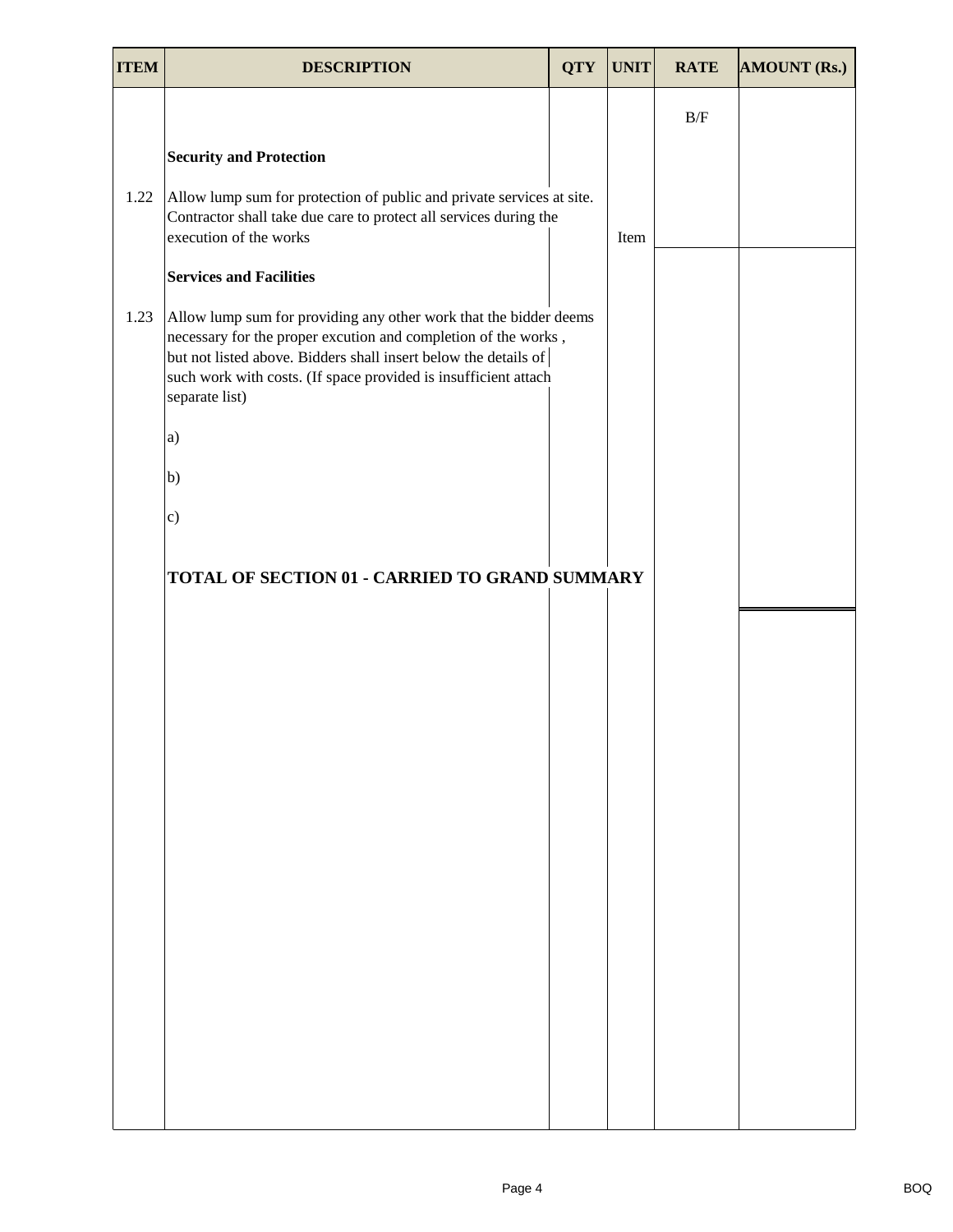| <b>ITEM</b> | <b>DESCRIPTION</b>                                                                                                                                                                                                                                                                     | <b>QTY</b> | <b>UNIT</b> | <b>RATE</b> | <b>AMOUNT (Rs.)</b> |
|-------------|----------------------------------------------------------------------------------------------------------------------------------------------------------------------------------------------------------------------------------------------------------------------------------------|------------|-------------|-------------|---------------------|
|             | <b>SECTION 02 - FURNITURE, APPLIANCES AND ACCESSORIES</b>                                                                                                                                                                                                                              |            |             |             |                     |
|             | <b>General Notes</b>                                                                                                                                                                                                                                                                   |            |             |             |                     |
| $\ast$      | The bidders are requested to refer General Notes, Pricing<br>Preambles, Drawings, Specifications, Conditions of<br>Contract, Special Conditions of Contract and all other<br>relevant documents prior to pricing of the following items.                                               |            |             |             |                     |
| ∗           | The dimensions given in the drawings and the bills of<br>quantities are approximate and subject to adjustments on<br>site. Such adjustments to suit site shall not effect a change                                                                                                     |            |             |             |                     |
| $\ast$      | Reasonable flexibility shall be expected from successful<br>tenderer when it comes to detailing of the work.                                                                                                                                                                           |            |             |             |                     |
| $\ast$      | All materials, finishes, production methods and labor force<br>shall meet requirements of government state codes where<br>applicable. Comply with all laws, ordinances, rules and<br>regulations and orders of any public authority having<br>jurisdiction over this part of the work. |            |             |             |                     |
| $\ast$      | All work shall be by experienced skilled workmen to the<br>highest standard of craftsmanship. All materials used shall<br>be new and of the finest quality.                                                                                                                            |            |             |             |                     |
| $\ast$      | All work and materials shall conform to the drawings and<br>specifications; any changes or deviations in materials or<br>methods shall be approved by the consultant                                                                                                                   |            |             |             |                     |
| $\ast$      | Where any special construction, fixing or upholstery<br>methods are specified submit one sample of each for                                                                                                                                                                            |            |             |             |                     |
| $\ast$      | Setting out shall be done on site for approval using masking<br>tape and once approved should be kept in position until the<br>furniture are fixed in position.                                                                                                                        |            |             |             |                     |
| ∗           | Shop drawings to be submitted after setting out is approved<br>and fabrication shall commence only after obtaining<br>approval of the shop drawings.                                                                                                                                   |            |             |             |                     |
| $\ast$      | Contractor shall submit the required samples (Finish<br>product, Material and Finishes) with sufficient time for<br>approval prior to fabrication; balance of work on such items<br>shall not proceed unless authorized or approved in writing.                                        |            |             |             |                     |
|             |                                                                                                                                                                                                                                                                                        |            |             |             |                     |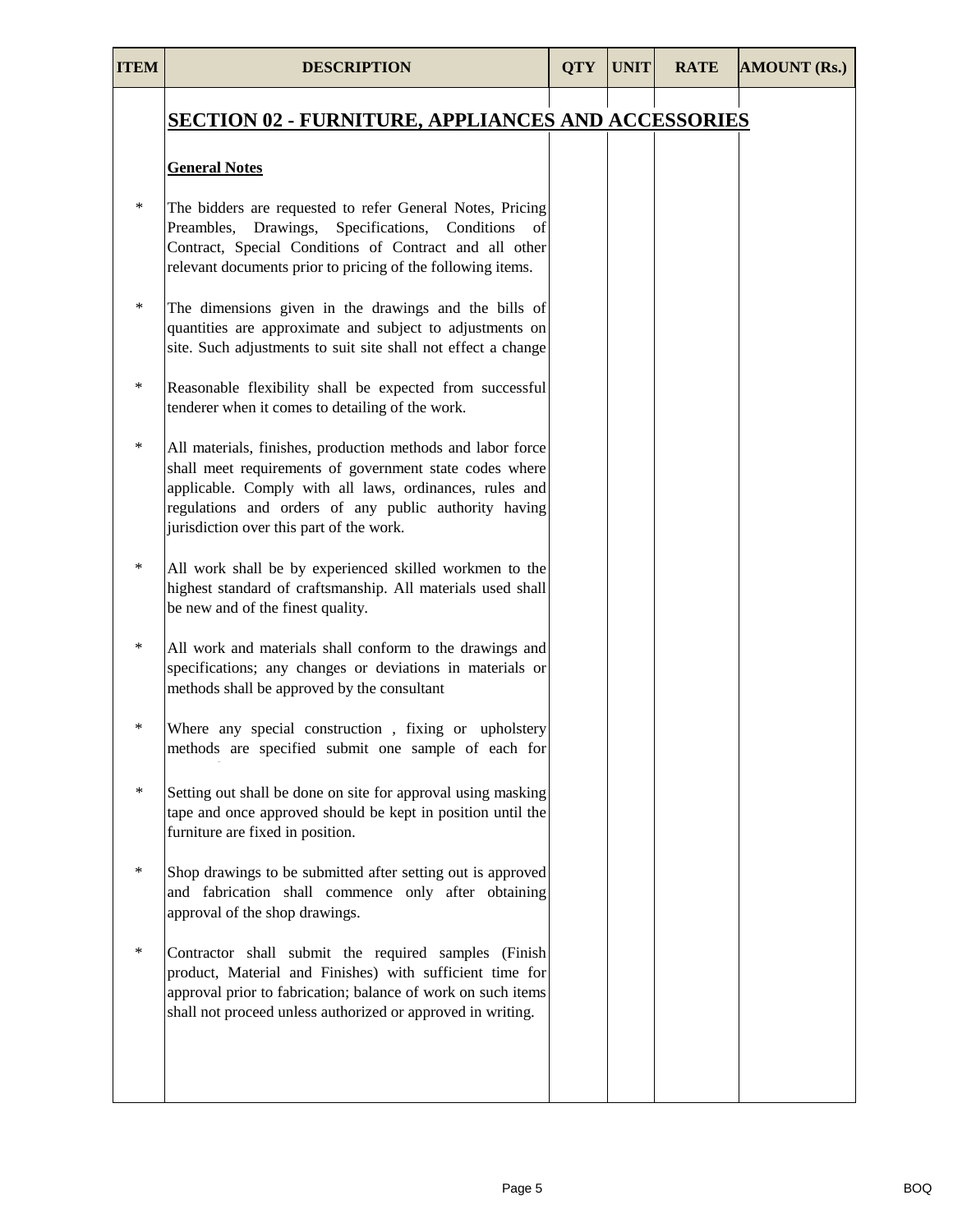| <b>ITEM</b> | <b>DESCRIPTION</b>                                                                                                                                                                                                                                                                                                                                                                                                                                                                                                                                                                                                                                                                                   | <b>QTY</b> | <b>UNIT</b> | <b>RATE</b> | <b>AMOUNT (Rs.)</b> |
|-------------|------------------------------------------------------------------------------------------------------------------------------------------------------------------------------------------------------------------------------------------------------------------------------------------------------------------------------------------------------------------------------------------------------------------------------------------------------------------------------------------------------------------------------------------------------------------------------------------------------------------------------------------------------------------------------------------------------|------------|-------------|-------------|---------------------|
| $\ast$      | Rates shall include for all shop fabrication work, waste,<br>including cutting, drilling bolting, reverting, welding,<br>grinding, delivering, unloading, hoisting, erecting and fixing<br>in position., complete with all nails, screws, clips, and<br>straight and square cutting and all waste.                                                                                                                                                                                                                                                                                                                                                                                                   |            |             |             |                     |
| $\ast$      | Rates shall include all fixing and strengthening accessories<br>and sundries                                                                                                                                                                                                                                                                                                                                                                                                                                                                                                                                                                                                                         |            |             |             |                     |
| $\ast$      | Rates shall include for good quality nylon glides to legs of<br>all furniture                                                                                                                                                                                                                                                                                                                                                                                                                                                                                                                                                                                                                        |            |             |             |                     |
| $\ast$      | Where indicated the corners between adjacent walls shall be<br>coved using a coving tile or in the absence of appropriate<br>coving tiles, a tile fillet shall be built at 45°.                                                                                                                                                                                                                                                                                                                                                                                                                                                                                                                      |            |             |             |                     |
| $\ast$      | Rate shall include for attending to all builders work related<br>to furniture and Interior design works.                                                                                                                                                                                                                                                                                                                                                                                                                                                                                                                                                                                             |            |             |             |                     |
| ∗           | or Quartz tops. 01. All the tops should be in well polished<br>finish unless mentioned with different finish on drawings.<br>02. All the tops finish with double layered edge (bull-nose<br>or flat edge) 03. Structural support for the granite / Quartz<br>top.                                                                                                                                                                                                                                                                                                                                                                                                                                    |            |             |             |                     |
| $\ast$      | Tile, Granite, Marble and timber sample should be provided<br>for approval by the Engineer.                                                                                                                                                                                                                                                                                                                                                                                                                                                                                                                                                                                                          |            |             |             |                     |
| ∗           | The bidderer shall submit the following details together with<br>the bid.<br>(a). Technical detail of the proposal<br>(b). Technical data.<br>(c). Type and manufacturer of tile, granite, glass, aluminum<br>extrusions, panels, ironmongery, sealant,<br>beadings, frame work etc.,<br>(d). Country of manufacture of above items.<br>(e). Local Agent<br>(f). Method statement<br>(g). Samples of selected materials (frame, materials,<br>aluminum extrusions glass, framing, sealant,<br>beadings, ironmongery etc.,)<br>(h). Details of scaffolding system<br>(i). Proposal for fire barriers<br>(j). Method of fixing of glass to frame work<br>(k). List of ironmongery quoted for each item |            |             |             |                     |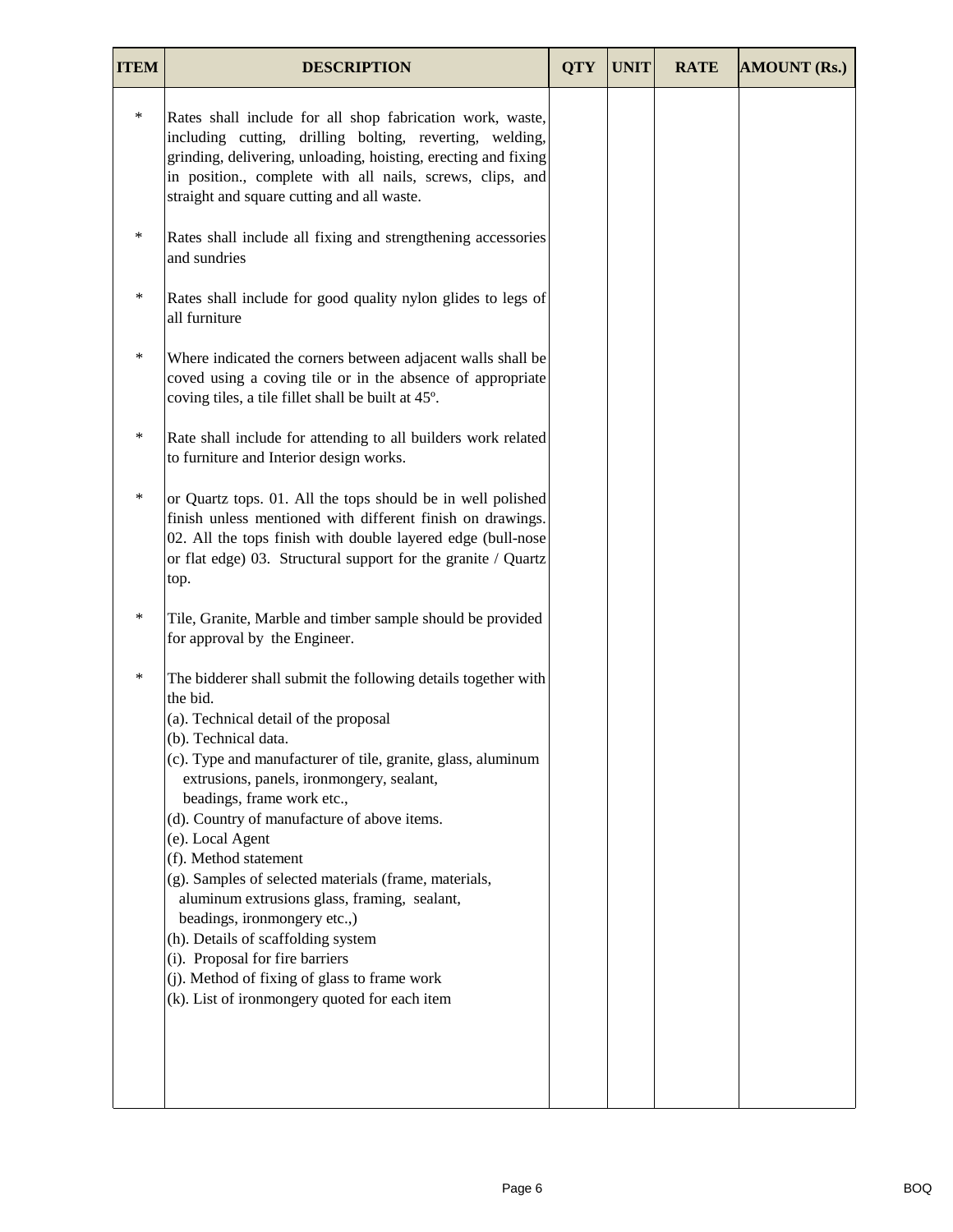| <b>ITEM</b> | <b>DESCRIPTION</b>                                                                                                                                                                                                                                                                                                                                                                                                                                                                                                                                            | <b>OTY</b> | <b>UNIT</b> | <b>RATE</b> | <b>AMOUNT (Rs.)</b> |
|-------------|---------------------------------------------------------------------------------------------------------------------------------------------------------------------------------------------------------------------------------------------------------------------------------------------------------------------------------------------------------------------------------------------------------------------------------------------------------------------------------------------------------------------------------------------------------------|------------|-------------|-------------|---------------------|
|             | <b>Materials</b>                                                                                                                                                                                                                                                                                                                                                                                                                                                                                                                                              |            |             |             |                     |
| $\ast$      | <b>Timber</b><br>The whole of the timber used in the work shall be the best<br>of its kind obtainable(Class 01 Teak timber) and shall be<br>thoroughly dry and well seasoned (approved moisture level<br>between 12 % - 17%) free from shakes, vanes, loose or dead<br>knots and any other defects and shall be to the approval of<br>the Engineer and shall be stored under cover when not in<br>use. Any warped or unseasoned timber shall not be<br>accepted. contractor should submit the correspondence/<br>certificates for Killen drying and seasoning |            |             |             |                     |
| $\ast$      | <b>Glass and Mirrors</b><br>All glass & mirrors shall be as per the schedule depend on<br>the size of the opening as per manufacture's instruction in an<br>approved manufacture to suit with the specific requirements.                                                                                                                                                                                                                                                                                                                                      |            |             |             |                     |
|             | All glass & mirrors shall be in approved make.                                                                                                                                                                                                                                                                                                                                                                                                                                                                                                                |            |             |             |                     |
| $\ast$      | <b>Granite / Quartz</b>                                                                                                                                                                                                                                                                                                                                                                                                                                                                                                                                       |            |             |             |                     |
|             | Rates shall include for cutting granite as necessary.                                                                                                                                                                                                                                                                                                                                                                                                                                                                                                         |            |             |             |                     |
|             | Rates shall include for forming opening for vanity and<br>placed on concrete slab as specified system.                                                                                                                                                                                                                                                                                                                                                                                                                                                        |            |             |             |                     |
|             | Rate shall include for forming chamfered and beveled<br>edges, holes for fittings, as shown and fill all joints with<br>silicon sealant as per the drawing, schedules and<br>specification to the approval of the Engineer.                                                                                                                                                                                                                                                                                                                                   |            |             |             |                     |
|             |                                                                                                                                                                                                                                                                                                                                                                                                                                                                                                                                                               |            |             |             |                     |
|             |                                                                                                                                                                                                                                                                                                                                                                                                                                                                                                                                                               |            |             |             |                     |
|             |                                                                                                                                                                                                                                                                                                                                                                                                                                                                                                                                                               |            |             |             |                     |
|             |                                                                                                                                                                                                                                                                                                                                                                                                                                                                                                                                                               |            |             |             |                     |
|             |                                                                                                                                                                                                                                                                                                                                                                                                                                                                                                                                                               |            |             |             |                     |
|             |                                                                                                                                                                                                                                                                                                                                                                                                                                                                                                                                                               |            |             |             |                     |
|             |                                                                                                                                                                                                                                                                                                                                                                                                                                                                                                                                                               |            |             |             |                     |
|             |                                                                                                                                                                                                                                                                                                                                                                                                                                                                                                                                                               |            |             |             |                     |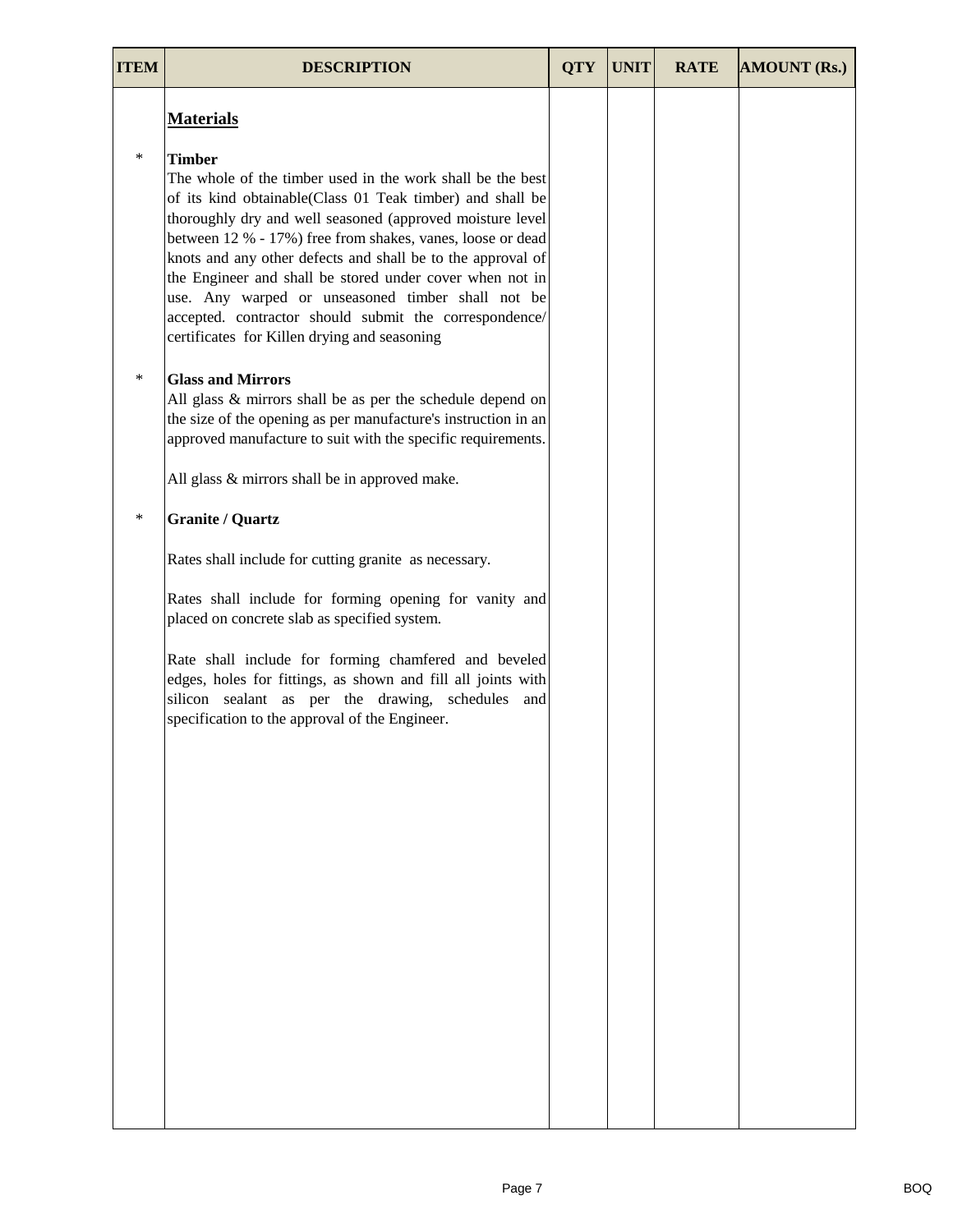| <b>ITEM</b> | <b>DESCRIPTION</b>                                                                                                                                                                                                                                | <b>QTY</b> | <b>UNIT</b> | <b>RATE</b> | <b>AMOUNT (Rs.)</b> |
|-------------|---------------------------------------------------------------------------------------------------------------------------------------------------------------------------------------------------------------------------------------------------|------------|-------------|-------------|---------------------|
| $\ast$      | <b>Cushion, Fabric and upholstering</b><br>Seat, backrest and arm rest made out of treated solid wood<br>(according to the description in general notes)                                                                                          |            |             |             |                     |
|             | Sofa seats shall be 200mm thk comprising 24 high density<br>laytex foam with 1" padding on top and covered raw cotton<br>cloth before fabric lining.                                                                                              |            |             |             |                     |
|             | Sofa back cushions shall be 6" thick comprising 24 high<br>density foam with 1" padding on top and covered with raw<br>cotton cloth before fabric lining                                                                                          |            |             |             |                     |
|             | High quality, durable elastic webbing to be used in seat and<br>backrest accordingly                                                                                                                                                              |            |             |             |                     |
|             | Flammability - the flammability of the fabric should comply<br>with ISO 8191-1 and ISO 8191-2 (1978 – last review 2018)<br>Tenderers are required to provide the necessary test<br>certificate or manufacturer's confirmation with their tenders. |            |             |             |                     |
|             | All seams shall be double stitched unless specified                                                                                                                                                                                               |            |             |             |                     |
|             | Fabric covered code shall be place all around the edges of<br>seating, back rest cushions and throw - pillows                                                                                                                                     |            |             |             |                     |
|             | It is the Interior Contractors responsibility to verify all<br>required yardage or meter age based on furnishing<br>configuration, fabric widths, and nap and/or pattern match                                                                    |            |             |             |                     |
|             | All methods of fabric treatment shall be compatible with<br>fabric and shall not affect fabric color, texture, or fabric<br>manufacturer's guarantees.                                                                                            |            |             |             |                     |
|             | Upon project completion, all excess fabric shall have<br>wrapped in protective covering and tagged for identifying<br>consultant's specification item number.                                                                                     |            |             |             |                     |
|             |                                                                                                                                                                                                                                                   |            |             |             |                     |
|             |                                                                                                                                                                                                                                                   |            |             |             |                     |
|             |                                                                                                                                                                                                                                                   |            |             |             |                     |
|             |                                                                                                                                                                                                                                                   |            |             |             |                     |
|             |                                                                                                                                                                                                                                                   |            |             |             |                     |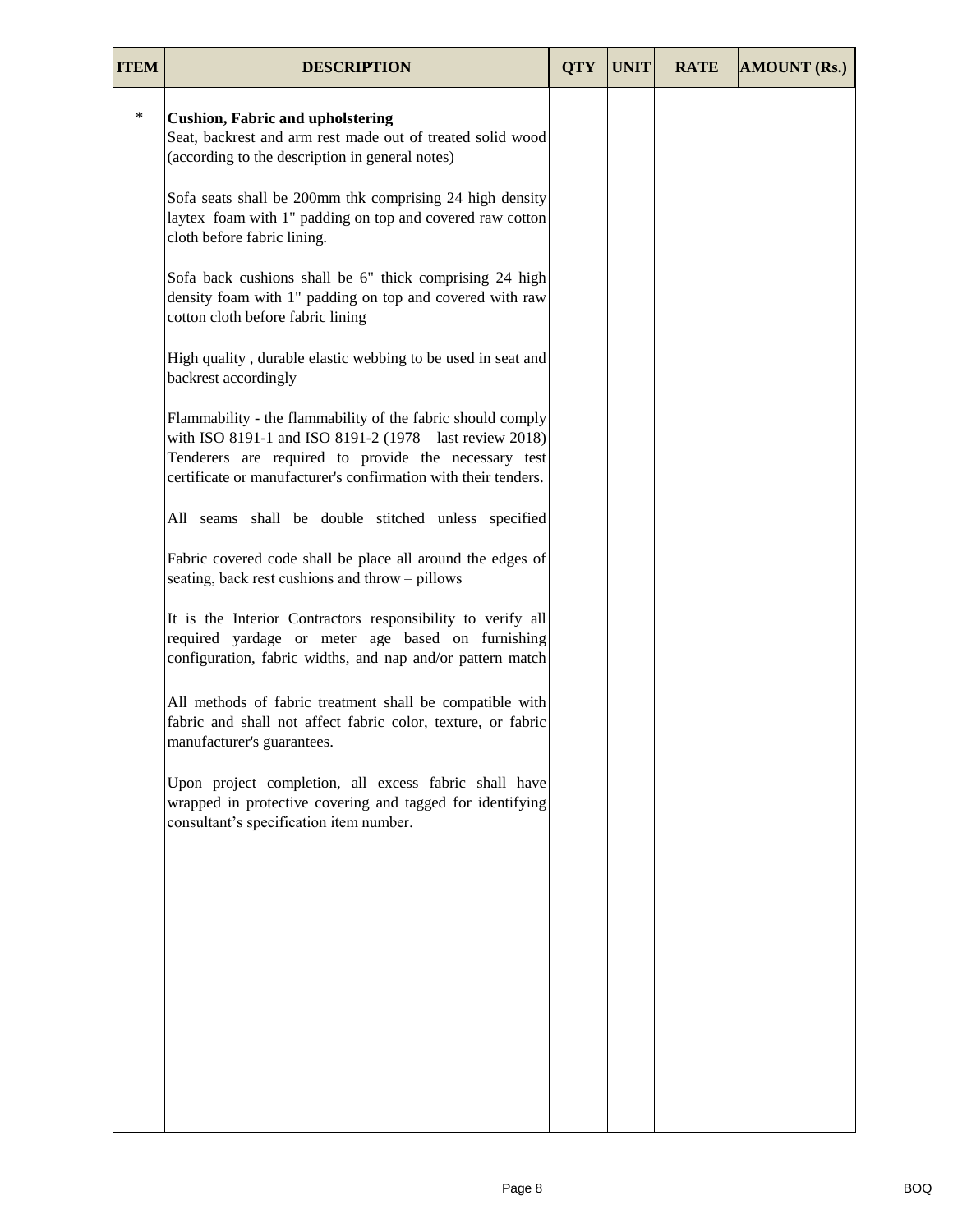| <b>ITEM</b> | <b>DESCRIPTION</b>                                                                                                                                                                                                                                                                                                                                                                                                                                                                                                       | <b>QTY</b> | <b>UNIT</b> | <b>RATE</b> | <b>AMOUNT (Rs.)</b> |
|-------------|--------------------------------------------------------------------------------------------------------------------------------------------------------------------------------------------------------------------------------------------------------------------------------------------------------------------------------------------------------------------------------------------------------------------------------------------------------------------------------------------------------------------------|------------|-------------|-------------|---------------------|
|             | <b>Fittings</b>                                                                                                                                                                                                                                                                                                                                                                                                                                                                                                          |            |             |             |                     |
|             | Contractor required to corrdinate with existing electrical<br>layouts and do the balance wiring , power and TV<br>conections according to the interior layouts. The method of<br>wiring and the fittings to be approved by Interior Designer                                                                                                                                                                                                                                                                             |            |             |             |                     |
|             | Provide plastic wire hole capping $(2n$ dia) and casing for<br>wire management through furniture for all working tables<br>and counter tops in building type, B1, B2, B4 and<br>mentioned items on B5 and B6                                                                                                                                                                                                                                                                                                             |            |             |             |                     |
|             | $or$<br>equivalent and shall include the following<br>a) Provide stainless steel (304) recessed handles/ Knobes<br>for drawers and cupboards unless indicated otherwise. (Ex:<br>Brass knobes and Handles)<br>b) Provide stainless steel (304) soft closing concealed hinges for side<br>c) Provide stainless steel soft closing railing gear for all<br>drawers<br>d) Provide finger groove for mentioned furniture<br>e) Provide locks for all the cupboards and drawers<br>f) Provide ball catches for cupboard doors |            |             |             |                     |
|             |                                                                                                                                                                                                                                                                                                                                                                                                                                                                                                                          |            |             |             |                     |
|             |                                                                                                                                                                                                                                                                                                                                                                                                                                                                                                                          |            |             |             |                     |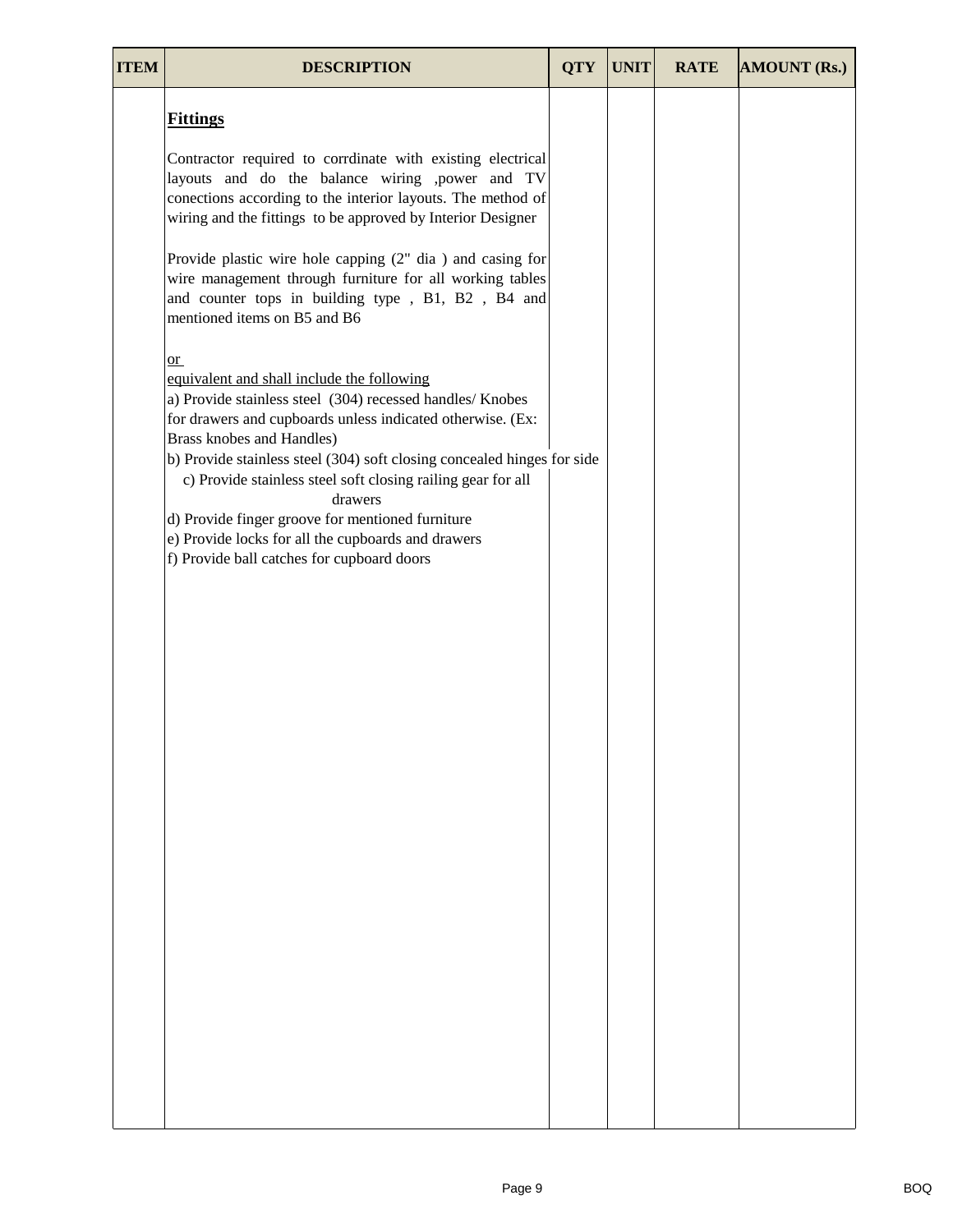| <b>ITEM</b> | <b>DESCRIPTION</b>                                                                                                                                                                                                                                                                                                                                                                                                                                                                                                                                      | <b>OTY</b> | <b>UNIT</b> | <b>RATE</b> | <b>AMOUNT (Rs.)</b> |
|-------------|---------------------------------------------------------------------------------------------------------------------------------------------------------------------------------------------------------------------------------------------------------------------------------------------------------------------------------------------------------------------------------------------------------------------------------------------------------------------------------------------------------------------------------------------------------|------------|-------------|-------------|---------------------|
|             | <b>Finishes</b>                                                                                                                                                                                                                                                                                                                                                                                                                                                                                                                                         |            |             |             |                     |
| $\ast$      | Water based wood finish for timber and Veneered<br>surfaces                                                                                                                                                                                                                                                                                                                                                                                                                                                                                             |            |             |             |                     |
|             | a) All water based wood finish painting shall be approved<br>byEngineer and as recommended by the manufacturer<br>b) Two year warranty against fading / discolouring should be<br>c) Surfaces should be slightly stained in two coats to<br>achieve even colour with appropriate stain as recommended<br>by the manufacturer<br>d) Joints should not be visible in the finished product<br>e) Finish of product shall be natural 40% gloss top coat (Two coats)<br>f) Sample to be approved by Interior Designer                                        |            |             |             |                     |
| $\ast$      | PU wood finish<br>a) All PU wood finish painting shall be approved<br>byEngineer and as recommended by the manufacturer<br>b) Three year warranty against fading / discolouring should be<br>c) Surfaces should be slightly stained in two coats to<br>achieve even colour with appropriate stain as recommended<br>by the manufacturer<br>d) 02 coats of PU sealer<br>e) Joints should not be visible in the finished product<br>f) Finish of product shall be natural 40% gloss top coat (Two coats)<br>g) Sample to be approved by Interior Designer |            |             |             |                     |
| $\ast$      | PU auto paint finish<br>a) All PU auto paint finish shall be approved byEngineer<br>and as recommended by the manufacturer<br>b) Three year warranty against fading / discolouring should be<br>coats<br>d) 02 coats of PU sealer<br>d) Joints should not be visible in the finished product<br>e) Finish of product shall be natural 40% gloss top coat (Two coats)<br>f) Sample to be approved by Interior Designer                                                                                                                                   |            |             |             |                     |
| $\ast$      | <b>Auto spray painting to MDF Boards</b><br>All board joints to be properly sealed, and be applied with<br>"Total cote /acrylic filler (drag applied and sanded to<br>smooth finish), primer and under coat and two or more<br>coats matt interior quality emulsion paint from "Master<br>Palette" range and finished spray paint. Colour to approval.<br>Sample to be approved by Interior Designer                                                                                                                                                    |            |             |             |                     |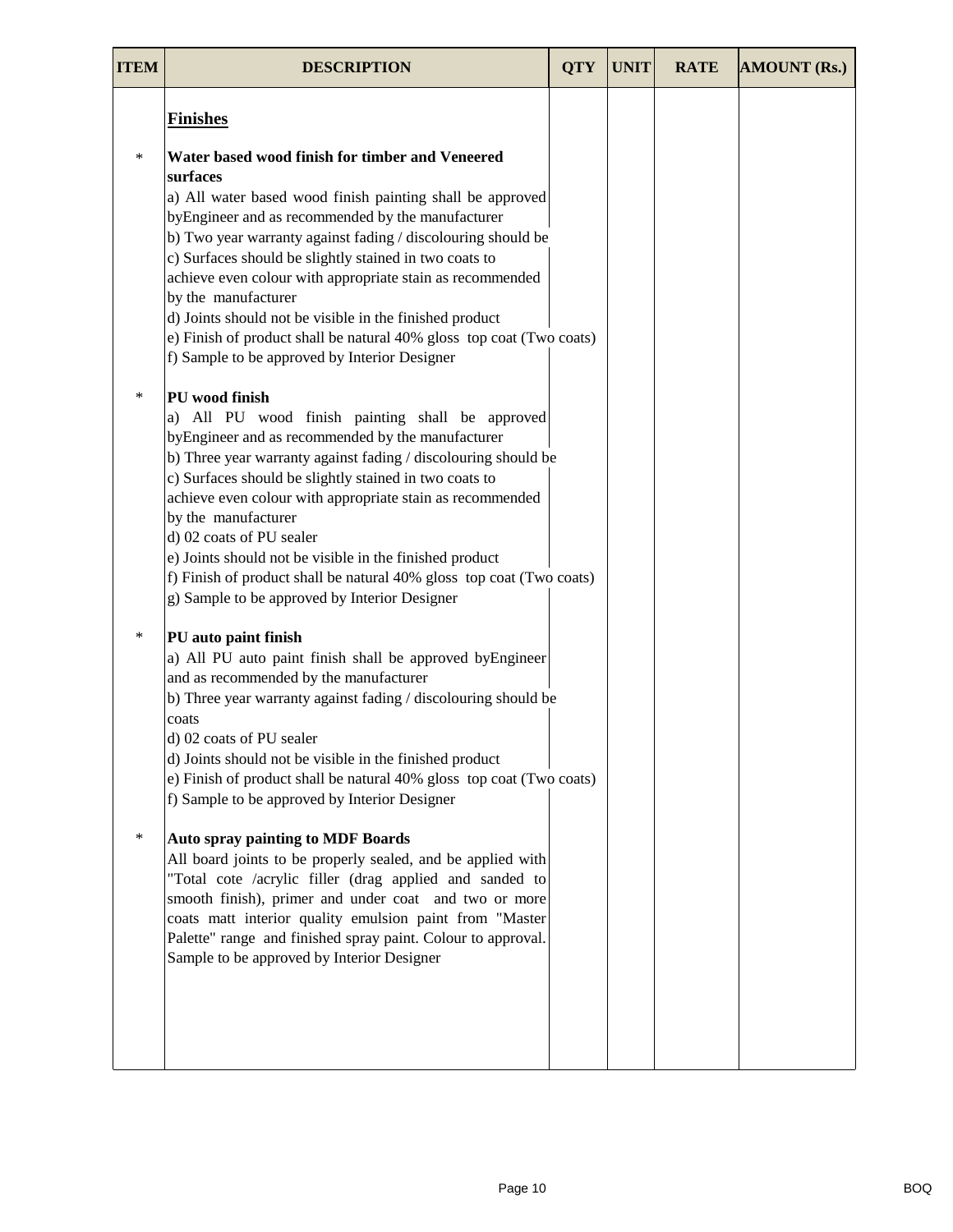| <b>ITEM</b> | <b>DESCRIPTION</b>                                                                                                                                                                                                                                                       | <b>QTY</b> | <b>UNIT</b> | <b>RATE</b> | <b>AMOUNT (Rs.)</b> |
|-------------|--------------------------------------------------------------------------------------------------------------------------------------------------------------------------------------------------------------------------------------------------------------------------|------------|-------------|-------------|---------------------|
| $\ast$      | Auto paint finish - Steel<br>All auto paint finish shall be approved by Engineer and as<br>recommended by the manufacturer. Two coat of Zn epoxy<br>primer and two coats of 2K auto paint (Master pallet colour)<br>finish (Colour and the finish to be finalized by ID) |            |             |             |                     |
|             | <b>Fixing</b>                                                                                                                                                                                                                                                            |            |             |             |                     |
| $\ast$      | Rate should include in item for all the mentioned furniture,<br>fit-outs and Accessories which are required to fixing to the<br>walls / Soffit.                                                                                                                          |            |             |             |                     |
| $\ast$      | There are some indicative methods have been mentioned in<br>drawings but it is contractor's responsibility to suggest a<br>sufficient method according to the item.                                                                                                      |            |             |             |                     |
| $\ast$      | It is contractor's responsibility to check and coordinate with<br>the as- built wiring, plumbing and other building services<br>before drilling the walls.                                                                                                               |            |             |             |                     |
|             |                                                                                                                                                                                                                                                                          |            |             |             |                     |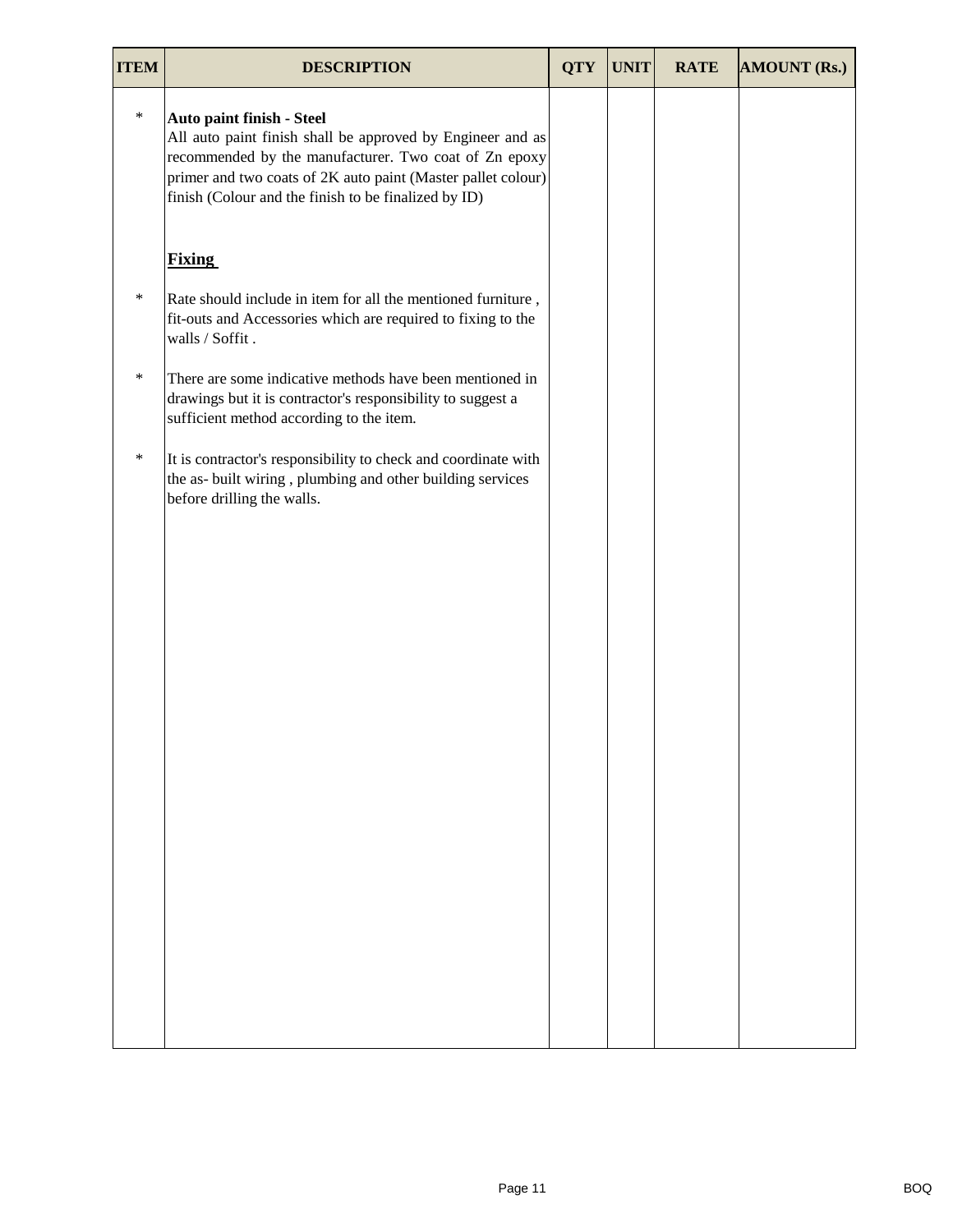| <b>ITEM</b> | <b>DESCRIPTION</b>                                                                         | <b>QTY</b> | <b>UNIT</b> | <b>RATE</b> | <b>AMOUNT (Rs.)</b> |
|-------------|--------------------------------------------------------------------------------------------|------------|-------------|-------------|---------------------|
|             | <b>SECTION 2/1 - BUILDING TYPE B1</b>                                                      |            |             |             |                     |
| 2.1.1       | <b>LOOSE FURNITURE</b><br>Lecture hall chair with Fabric upholstered<br>$(type B1 - LFO1)$ | 65.00      | Nr          |             |                     |
| 2.1.2       | Lectures chair -PU leather revolving chair<br>$(type B1 - LF03)$                           | 2.00       | Nr          |             |                     |
| 2.1.3       | Freestanding white board (type B1-LF05)                                                    | 2.00       | Nr          |             |                     |
|             | 2.1.4 Lockable steel cupboard (type B1-LF12)                                               | 2.00       | Nr          |             |                     |
| 2.1.5       | Library chair (type B1-LF14)                                                               | 8.00       | Nr          |             |                     |
| 2.1.6       | Library cupboard (type B1-LF16)                                                            | 4.00       | Nr          |             |                     |
| 2.1.7       | Revolving chair - 01 (type B1-LF19)                                                        | 4.00       | Nr          |             |                     |
| 2.1.8       | Revolving chair - 02 (type B1-LF22)                                                        | 2.00       | Nr          |             |                     |
| 2.1.9       | Visitor's chair (type B1-LF23)                                                             | 4.00       | Nr          |             |                     |
|             | 2.1.10 Filing cupboard (type B1-LF26)                                                      | 2.00       | Nr          |             |                     |
|             | 2.1.11 Revolving chair - $03$ (type B1-LF28)                                               | 4.00       | Nr          |             |                     |
|             | <b>ACCESSORIES</b>                                                                         |            |             |             |                     |
|             | 2.1.12 Projector screen 10' (type B1-AC01)                                                 | 3.00       | Nr          |             |                     |
|             | 2.1.13 White board (type B1-AC02)                                                          | 2.00       | Nr          |             |                     |
|             | $2.1.14$ Window blinds - 01 (type B1-AC03)                                                 | 4.00       | Nr          |             |                     |
|             | $2.1.15$ Window blinds - 02 (type B1-AC04)                                                 | 2.00       | Nr          |             |                     |
|             | 2.1.16 Dustbin -Small (type B1-AC06)                                                       | 6.00       | Nr          |             |                     |
|             | 2.1.17 Sanitary Dustbin (type B1-AC07)                                                     | 8.00       | Nr          |             |                     |
|             | <b>APPLIANCES</b>                                                                          |            |             |             |                     |
|             | 2.1.18 Portable projector (type B1-AP01)                                                   | 1.00       | Nr          |             |                     |
|             | 2.1.19 Audio visual system (type B1-AP02)                                                  | 2.00       | Nr          |             |                     |
|             | $2.1.20$ Projector (type B1-AP03)                                                          | 2.00       | Nr          |             |                     |
|             | TOTAL CARRIED TO SUMMARY OF SECTION 02                                                     |            |             |             |                     |
|             |                                                                                            |            |             |             |                     |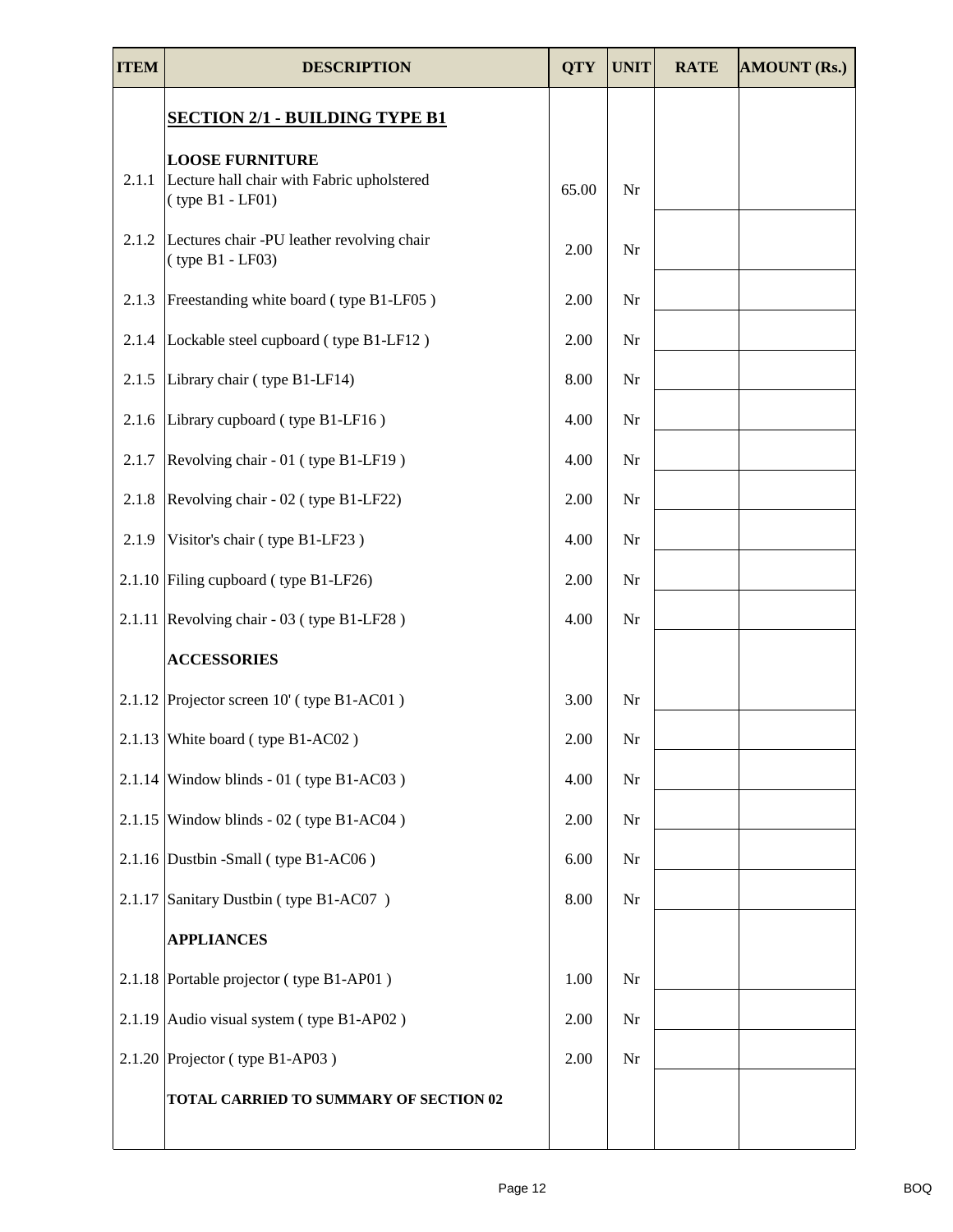| <b>ITEM</b> | <b>DESCRIPTION</b>                     | <b>QTY</b> | <b>UNIT</b> | <b>RATE</b> | <b>AMOUNT (Rs.)</b> |
|-------------|----------------------------------------|------------|-------------|-------------|---------------------|
|             | <b>SECTION 2/2 - BUILDING TYPE B2</b>  |            |             |             |                     |
|             | <b>LOOSE FURNITURE</b>                 |            |             |             |                     |
| 2.2.1       | Writing table chair (type B2-LF03)     | 16.00      | Nr          |             |                     |
| 2.2.2       | Lobby chair (type B2-LF04)             | 16.00      | Nr          |             |                     |
| 2.2.3       | Chair with writing pad (type B2-LF06)  | 16.00      | Nr          |             |                     |
|             | <b>ACCESSORIES</b>                     |            |             |             |                     |
| 2.2.4       | Single size mattress (type B2-AC01)    | 32.00      | $\rm Nr$    |             |                     |
| 2.2.5       | Window blinds (type B2-AC02)           | 16.00      | Nr          |             |                     |
| 2.2.6       | Dustbin -Small (type B2-AC05)          | 8.00       | Nr          |             |                     |
| 2.2.7       | Sanitary Dustbin (type B2-AC06)        | 8.00       | $\rm Nr$    |             |                     |
|             | TOTAL CARRIED TO SUMMARY OF SECTION 02 |            |             |             |                     |
|             |                                        |            |             |             |                     |
|             |                                        |            |             |             |                     |
|             |                                        |            |             |             |                     |
|             |                                        |            |             |             |                     |
|             |                                        |            |             |             |                     |
|             |                                        |            |             |             |                     |
|             |                                        |            |             |             |                     |
|             |                                        |            |             |             |                     |
|             |                                        |            |             |             |                     |
|             |                                        |            |             |             |                     |
|             |                                        |            |             |             |                     |
|             |                                        |            |             |             |                     |
|             |                                        |            |             |             |                     |
|             |                                        |            |             |             |                     |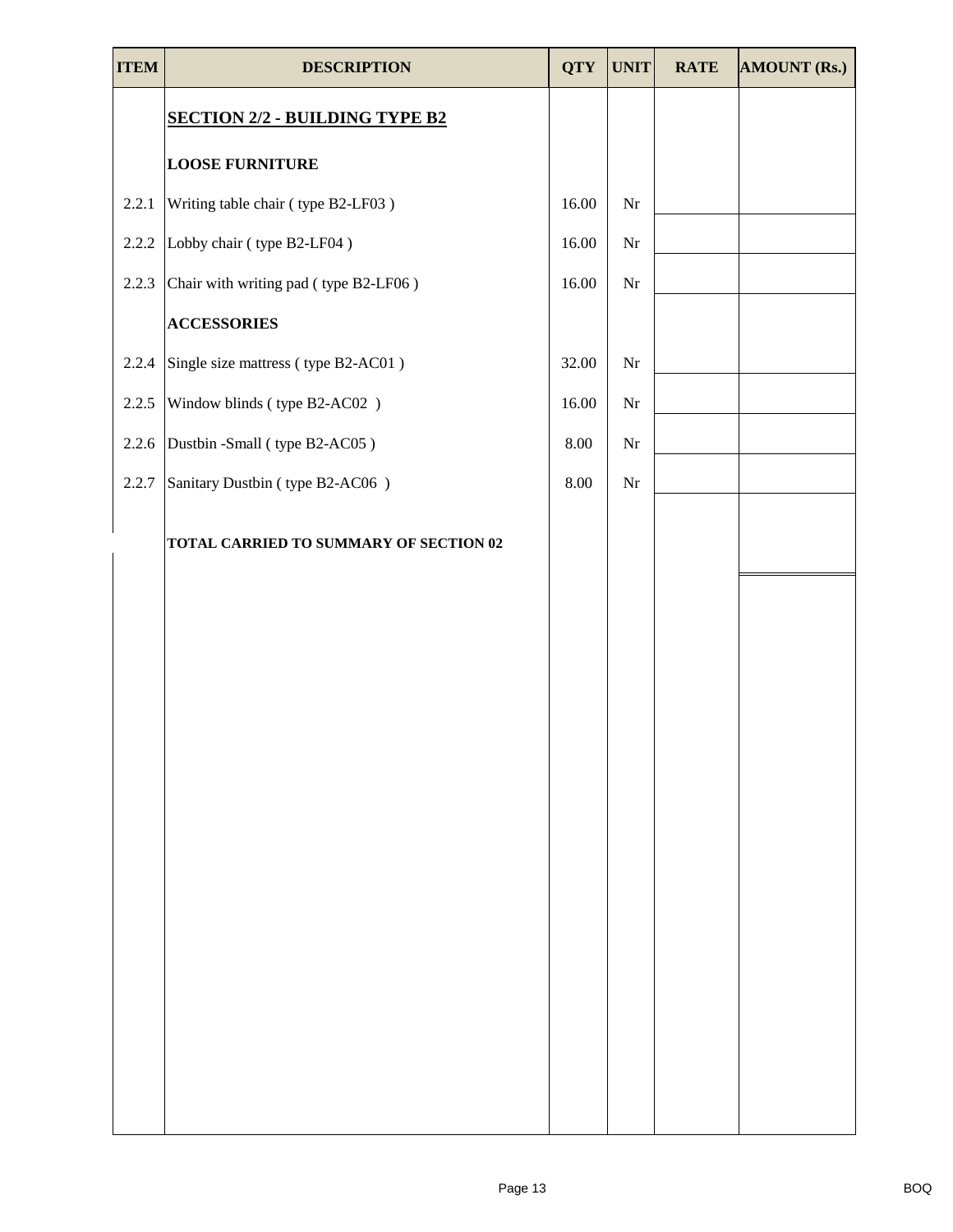| <b>ITEM</b> | <b>DESCRIPTION</b>                     | <b>QTY</b> | <b>UNIT</b> | <b>RATE</b> | <b>AMOUNT (Rs.)</b> |
|-------------|----------------------------------------|------------|-------------|-------------|---------------------|
|             | <b>SECTION 2/3 - BUILDING TYPE B3</b>  |            |             |             |                     |
|             | <b>LOOSE FURNITURE</b>                 |            |             |             |                     |
| 2.3.1       | Restaurant chair (type B3-LF02)        | 64.00      | $\rm Nr$    |             |                     |
| 2.3.2       | Steel locker cupboard (type B3-LF04)   | 2.00       | $\rm Nr$    |             |                     |
|             | <b>ACCESSORIES</b>                     |            |             |             |                     |
| 2.3.3       | Single size mattress (type B3-AC01)    | 8.00       | $\rm Nr$    |             |                     |
| 2.3.4       | Window blinds (type B3-AC03)           | 5.00       | Nr          |             |                     |
|             | <b>APPLIANCES</b>                      |            |             |             |                     |
| 2.3.5       | TV Unit (type B3-AP01)                 | 1.00       | $\rm Nr$    |             |                     |
| 2.3.6       | Refregirator (type B3-AP02)            | 1.00       | $\rm Nr$    |             |                     |
| 2.3.7       | Freezer (type B3-AP03)                 | 1.00       | Nr          |             |                     |
|             | TOTAL CARRIED TO SUMMARY OF SECTION 02 |            |             |             |                     |
|             |                                        |            |             |             |                     |
|             |                                        |            |             |             |                     |
|             |                                        |            |             |             |                     |
|             |                                        |            |             |             |                     |
|             |                                        |            |             |             |                     |
|             |                                        |            |             |             |                     |
|             |                                        |            |             |             |                     |
|             |                                        |            |             |             |                     |
|             |                                        |            |             |             |                     |
|             |                                        |            |             |             |                     |
|             |                                        |            |             |             |                     |
|             |                                        |            |             |             |                     |
|             |                                        |            |             |             |                     |
|             |                                        |            |             |             |                     |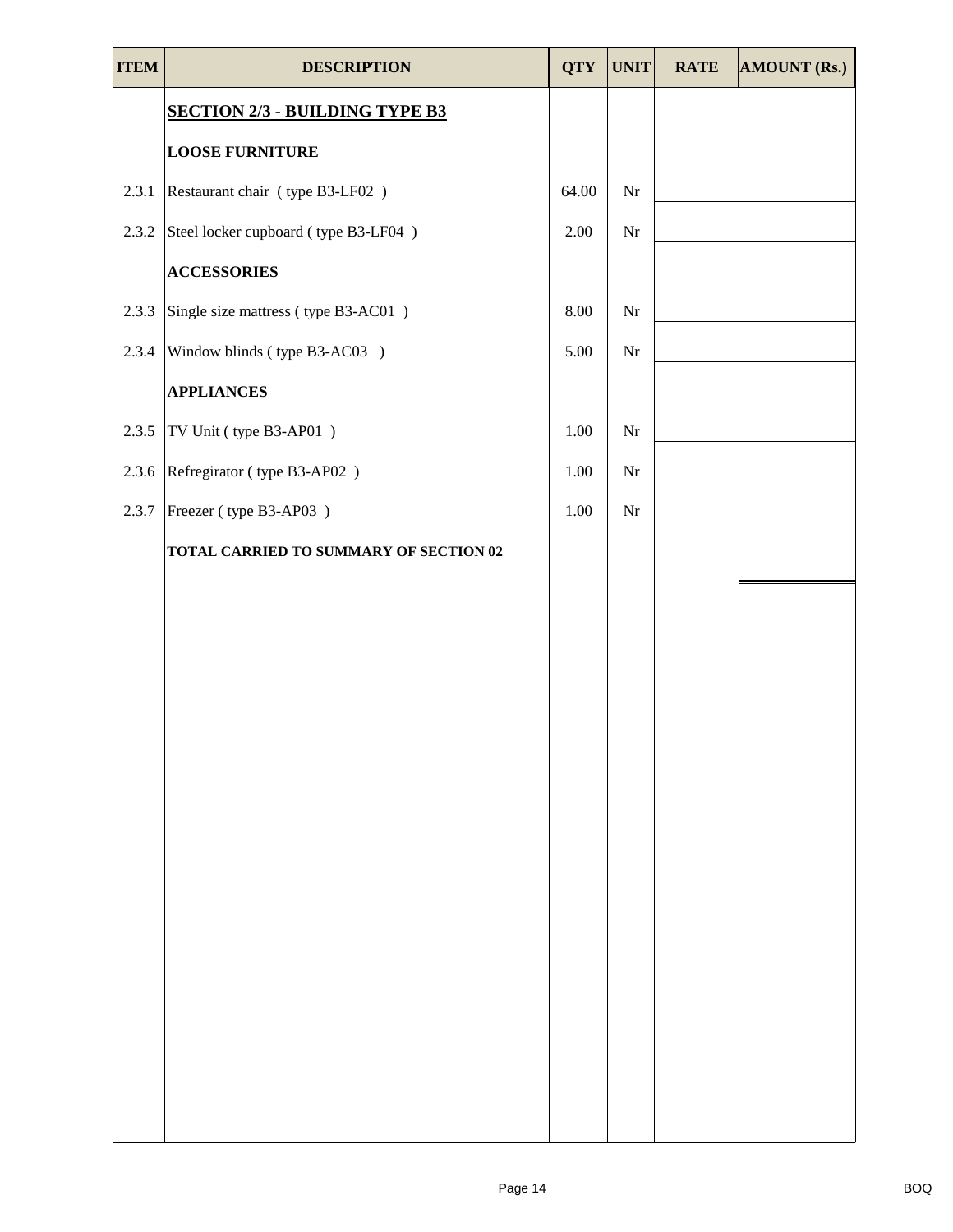| ITEM  | <b>DESCRIPTION</b>                                    | <b>QTY</b> | <b>UNIT</b> | <b>RATE</b> | <b>AMOUNT (Rs.)</b> |
|-------|-------------------------------------------------------|------------|-------------|-------------|---------------------|
|       | <b>SECTION 2/4 - BUILDING TYPE B4</b>                 |            |             |             |                     |
|       | <b>LOOSE FURNITURE</b>                                |            |             |             |                     |
| 2.4.1 | Writing table chairs (type B4-LF03)                   | 30.00      | Nr          |             |                     |
| 2.4.2 | Lobby chair (type B4-LF06)                            | 8.00       | Nr          |             |                     |
|       | <b>ACCESSORIES</b>                                    |            |             |             |                     |
| 2.4.3 | Single size mattress (type B4-AC01)                   | 30.00      | Nr          |             |                     |
| 2.4.4 | Dustbin -Small (type B4-AC07)                         | 8.00       | Nr          |             |                     |
| 2.4.5 | Sanitary Dustbin (type B4-AC08)                       | 6.00       | Nr          |             |                     |
|       | <b>APPLIANCES</b>                                     |            |             |             |                     |
| 2.4.6 | Washing Machine (type B4 - AP01)                      | 4.00       | Nr          |             |                     |
| 2.4.7 | Electric Iron (type B4 - AP02)                        | 4.00       | Nr          |             |                     |
| 2.4.8 | Foldable Ironing Board (type B4 - AP03)               | 4.00       | Nr          |             |                     |
| 2.4.9 | Foldable cloth drying – laundry rack (type B4 - AP04) | 30.00      | Nr          |             |                     |
|       | TOTAL CARRIED TO SUMMARY OF SECTION 02                |            |             |             |                     |
|       |                                                       |            |             |             |                     |
|       |                                                       |            |             |             |                     |
|       |                                                       |            |             |             |                     |
|       |                                                       |            |             |             |                     |
|       |                                                       |            |             |             |                     |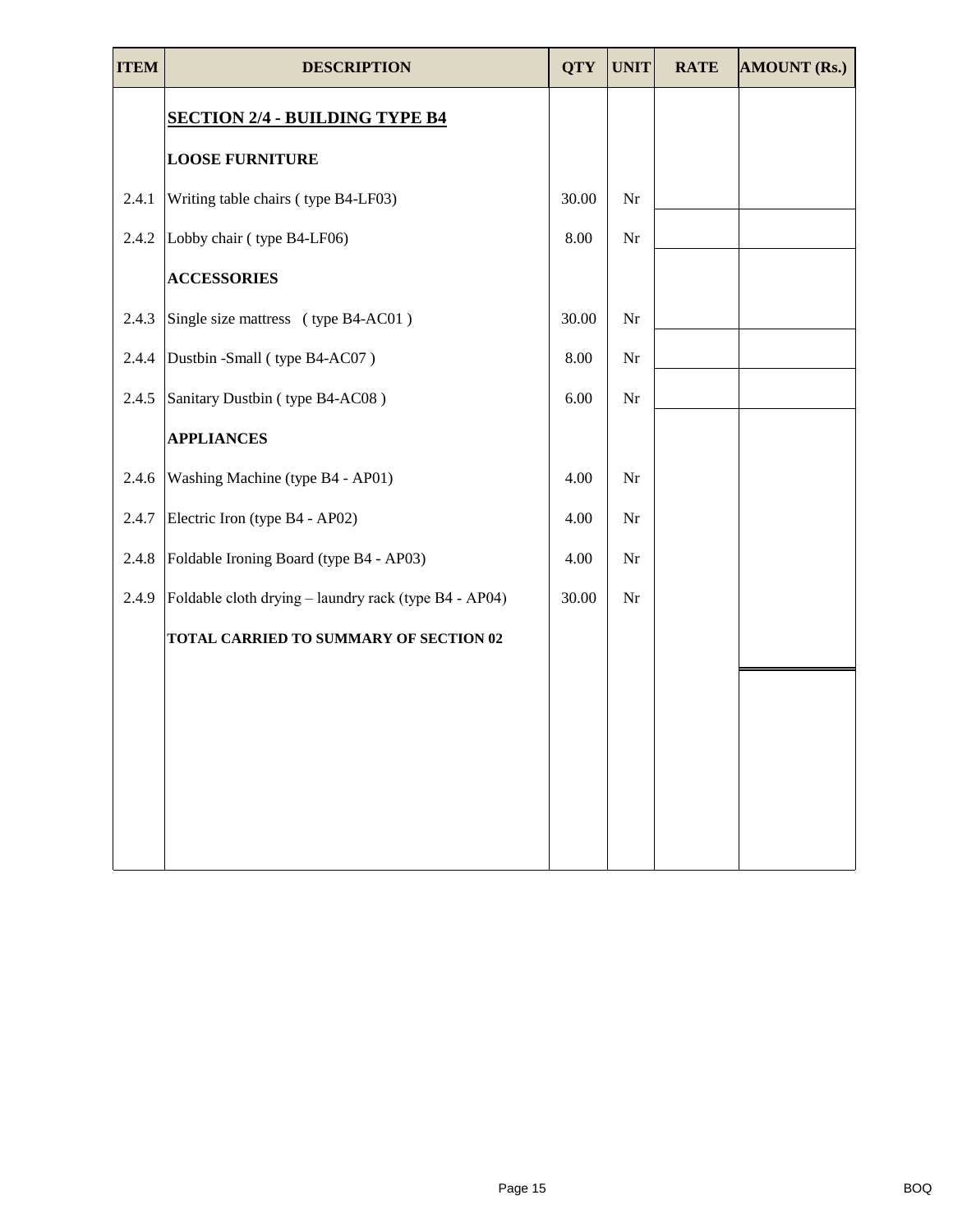| <b>ITEM</b> | <b>DESCRIPTION</b>                         | <b>QTY</b> | <b>UNIT</b> | <b>RATE</b>               | <b>AMOUNT (Rs.)</b> |
|-------------|--------------------------------------------|------------|-------------|---------------------------|---------------------|
|             | <b>SECTION 2/5 - BUILDING TYPE B5</b>      |            |             |                           |                     |
|             | <b>LOOSE FURNITURE - GROUND FLOOR</b>      |            |             |                           |                     |
| 2.5.1       | Single seater chair (type B5-LF20)         | 1.00       | Nr          |                           |                     |
|             | 2.5.1.A Writing table chair (type B5-LF19) | 1.00       | Nr          |                           |                     |
|             | <b>ACCESSORIES - GROUND FLOOR</b>          |            |             |                           |                     |
| 2.5.2       | Sculpture with base (type B5-AC16)         | 1.00       | Nr          |                           |                     |
| 2.5.3       | Wooden plate (Ornament 1) (type B5-AC20)   | 2.00       | Nr          |                           |                     |
| 2.5.4       | Wooden bawl (Ornament 2) (type B5-AC21)    | 2.00       | Nr          |                           |                     |
| 2.5.5       | Ornament 3 (type B5-AC22)                  | 2.00       | Nr          |                           |                     |
| 2.5.6       | Single size mattress (type B5-AC23)        | 2.00       | Nr          |                           |                     |
| 2.5.7       | Window blinds 01 (type B5-AC24)            | 1.00       | Nr          |                           |                     |
| 2.5.8       | Window blinds 02 (type B5-AC25)            | 1.00       | Nr          |                           |                     |
| 2.5.9       | Waste bin (type B5-AC26)                   | 2.00       | Nr          |                           |                     |
|             | <b>APPLIANCES - GROUND FLOOR</b>           |            |             |                           |                     |
|             | $2.5.10$ TV unit - 01 (type B5-AP01)       | 1.00       | Nr          |                           |                     |
|             | 2.5.11 Refrigerator (type B5-AP02)         | 1.00       | Nr          |                           |                     |
|             | 2.5.12 TV unit - 02 (type B5-AP03)         | 1.00       | $\rm Nr$    |                           |                     |
|             | 2.5.12.A Washing Machine (type B5-AP04)    | 1.00       | Nr          |                           |                     |
|             |                                            |            |             | $\mathcal{C}/\mathcal{F}$ |                     |
|             |                                            |            |             |                           |                     |
|             |                                            |            |             |                           |                     |
|             |                                            |            |             |                           |                     |
|             |                                            |            |             |                           |                     |
|             |                                            |            |             |                           |                     |
|             |                                            |            |             |                           |                     |
|             |                                            |            |             |                           |                     |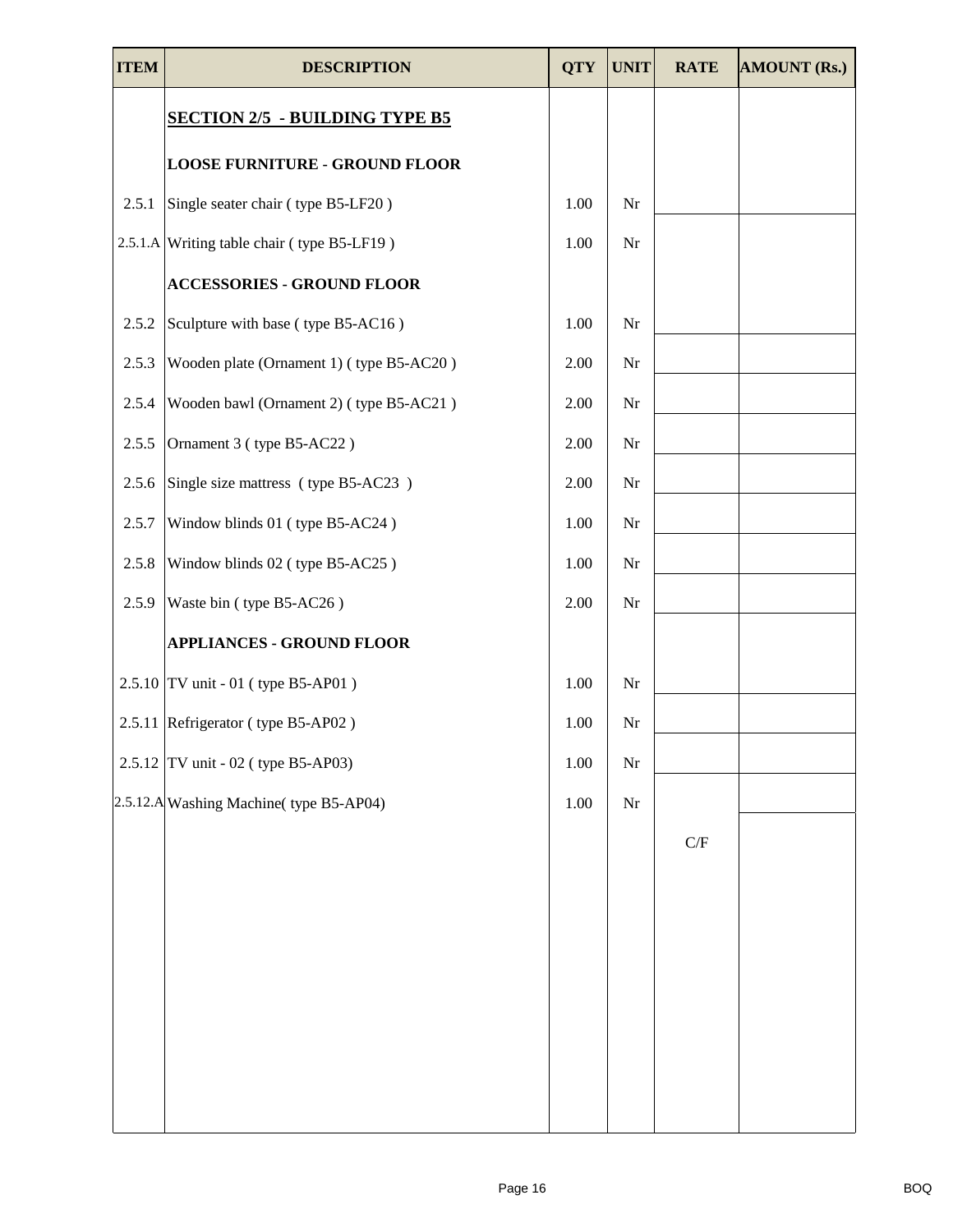| <b>ITEM</b> | <b>DESCRIPTION</b>                                | <b>QTY</b> | <b>UNIT</b> | <b>RATE</b> | <b>AMOUNT (Rs.)</b> |
|-------------|---------------------------------------------------|------------|-------------|-------------|---------------------|
|             |                                                   |            |             | $\rm\,B/F$  |                     |
|             | <b>ACCESSORIES - UPPER FLOOR</b>                  |            |             |             |                     |
|             | 2.5.13 Hospitality tray - set (type B5-AC05)      | 4.00       | Nr          |             |                     |
|             | 2.5.14 Waste bin (type B5-AC06)                   | 8.00       | Nr          |             |                     |
|             | 2.5.15 Ornament 01 (type B5-AC07)                 | 4.00       | Nr          |             |                     |
|             | $2.5.16$ Ornament 02 (type B5-AC08)               | 4.00       | Nr          |             |                     |
|             | 2.5.17 Ornament 03 (type B5-AC09)                 | 4.00       | $\rm Nr$    |             |                     |
|             | 2.5.18 Set of bed pillows (type B5-AC12)          | 8.00       | Nr          |             |                     |
|             | 2.5.19 Soap tray + Shampoo (B5-AC13)              | 4.00       | Nr          |             |                     |
|             | 2.5.20 Toothbrush holder (type B5-AC14)           | 4.00       | Nr          |             |                     |
|             | 2.5.21 Single size mattress (type B5-AC27)        | 8.00       | Nr          |             |                     |
|             | 2.5.22 Bed linen set - Single size (type B5-AC28) | 8.00       | Nr          |             |                     |
|             | 2.5.23 Sanitary Dustbin (type B5-AC29)            | 4.00       | Nr          |             |                     |
|             | <b>FURNISHING - UPPER FLOOR</b>                   |            |             |             |                     |
|             | 2.5.24 Window blinds (type B5-FR01)               | 4.00       | Nr          |             |                     |
|             | 2.5.25   Floor rug - 01 (type B5-FR02)            | 8.00       | Nr          |             |                     |
|             | 2.5.26 Bathroom rug (type B5-FR03)                | 4.00       | Nr          |             |                     |
|             | 2.5.27 Entrance rug (type B5-FR04)                | 4.00       | Nr          |             |                     |
|             | TOTAL CARRIED TO SUMMARY OF SECTION 02            |            |             |             |                     |
|             |                                                   |            |             |             |                     |
|             |                                                   |            |             |             |                     |
|             |                                                   |            |             |             |                     |
|             |                                                   |            |             |             |                     |
|             |                                                   |            |             |             |                     |
|             |                                                   |            |             |             |                     |
|             |                                                   |            |             |             |                     |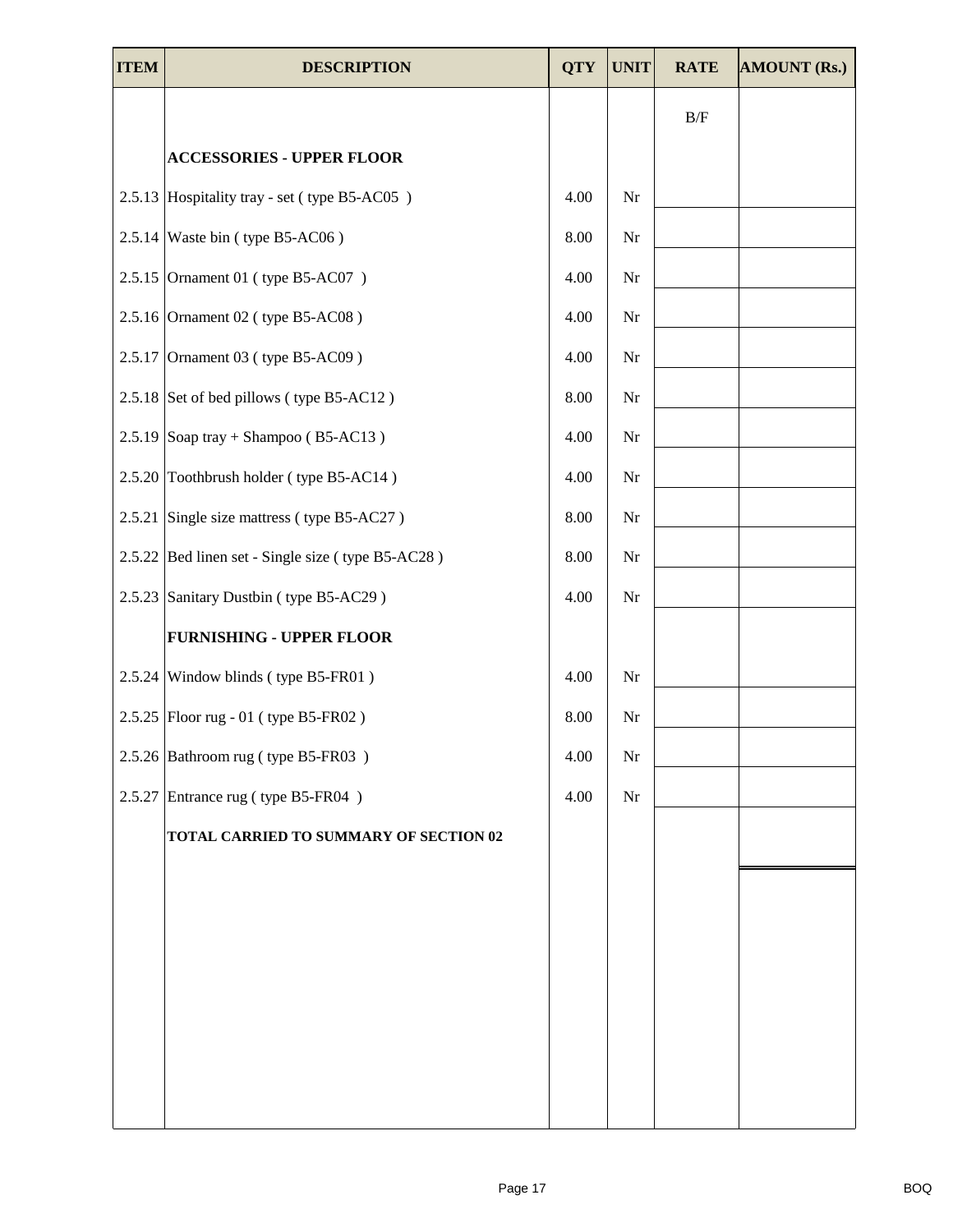| <b>ITEM</b> | <b>DESCRIPTION</b>                     | <b>QTY</b> | <b>UNIT</b> | <b>RATE</b> | <b>AMOUNT (Rs.)</b> |
|-------------|----------------------------------------|------------|-------------|-------------|---------------------|
|             | <b>SECTION 2/6 - BUILDING TYPE B6</b>  |            |             |             |                     |
|             | <b>LOOSE FURNITURE</b>                 |            |             |             |                     |
| 2.6.1       | Revolving chair (type B6-LF02)         | 1.00       | Nr          |             |                     |
| 2.6.2       | Visitor chair (type B6-LF04)           | 2.00       | $\rm Nr$    |             |                     |
|             | <b>ACCESSORIES</b>                     |            |             |             |                     |
| 2.6.3       | Queen size mattress (type B6-AC01)     | 2.00       | Nr          |             |                     |
| 2.6.4       | Floor rug (type B6-AC02)               | 1.00       | $\rm Nr$    |             |                     |
| 2.6.5       | Curtains (type B7-AC04)                | 1.00       | $\rm Nr$    |             |                     |
|             | TOTAL CARRIED TO SUMMARY OF SECTION 02 |            |             |             |                     |
|             |                                        |            |             |             |                     |
|             |                                        |            |             |             |                     |
|             |                                        |            |             |             |                     |
|             |                                        |            |             |             |                     |
|             |                                        |            |             |             |                     |
|             |                                        |            |             |             |                     |
|             |                                        |            |             |             |                     |
|             |                                        |            |             |             |                     |
|             |                                        |            |             |             |                     |
|             |                                        |            |             |             |                     |
|             |                                        |            |             |             |                     |
|             |                                        |            |             |             |                     |
|             |                                        |            |             |             |                     |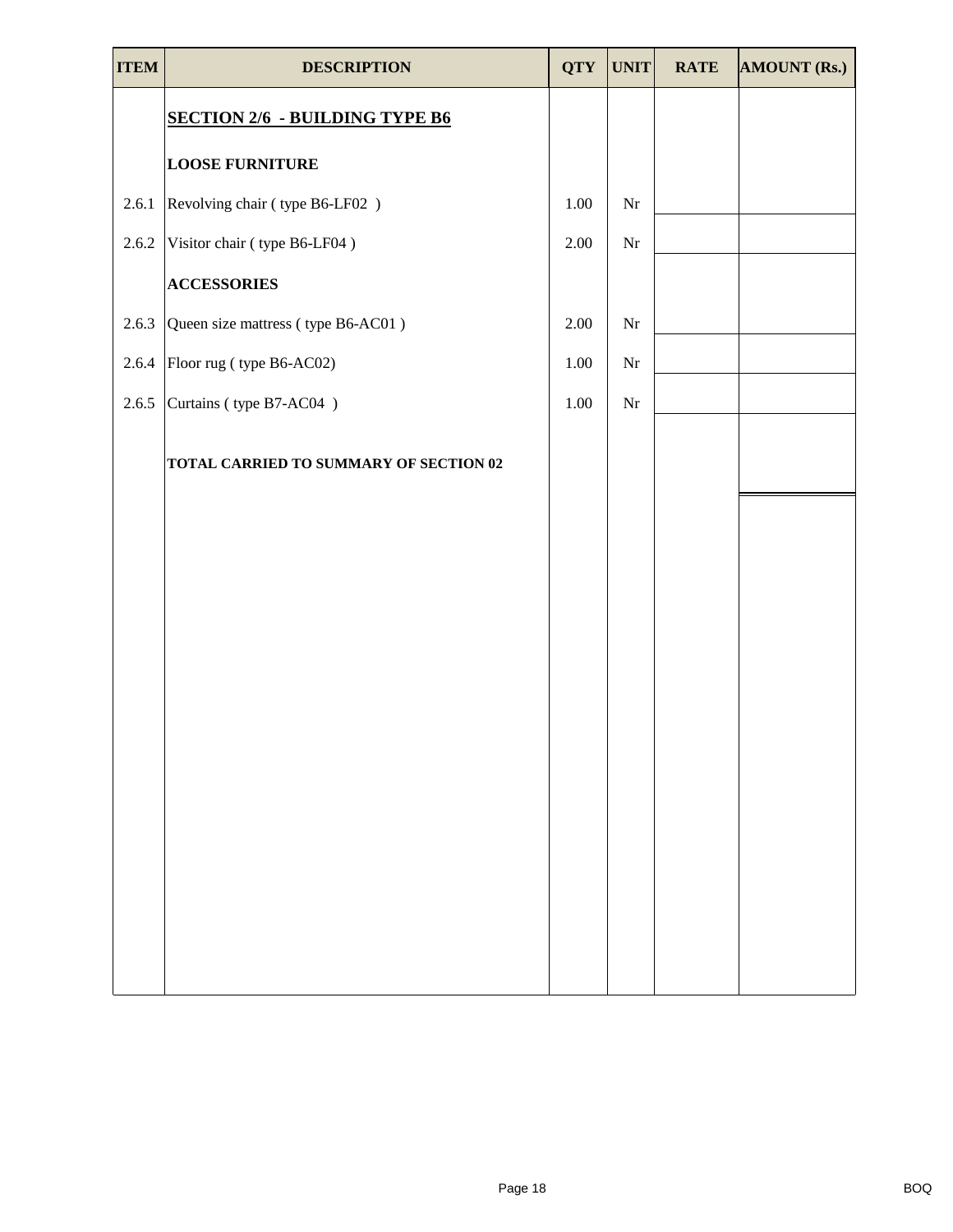| <b>ITEM</b> | <b>DESCRIPTION</b>                     | <b>QTY</b> | <b>UNIT</b> | <b>RATE</b> | <b>AMOUNT (Rs.)</b> |
|-------------|----------------------------------------|------------|-------------|-------------|---------------------|
|             | <b>SECTION 2/7 - BUILDING TYPE B7</b>  |            |             |             |                     |
|             | <b>LOOSE FURNITURE</b>                 |            |             |             |                     |
| 2.7.1       | Queen size mattress (type B7-AC01)     | 3.00       | $\rm Nr$    |             |                     |
| 2.7.2       | Floor rug (type B7-AC02)               | 1.00       | $\rm Nr$    |             |                     |
| 2.7.3       | Curtains (type B7-AC04)                | 1.00       | $\rm Nr$    |             |                     |
|             | TOTAL CARRIED TO SUMMARY OF SECTION 02 |            |             |             |                     |
|             |                                        |            |             |             |                     |
|             |                                        |            |             |             |                     |
|             |                                        |            |             |             |                     |
|             |                                        |            |             |             |                     |
|             |                                        |            |             |             |                     |
|             |                                        |            |             |             |                     |
|             |                                        |            |             |             |                     |
|             |                                        |            |             |             |                     |
|             |                                        |            |             |             |                     |
|             |                                        |            |             |             |                     |
|             |                                        |            |             |             |                     |
|             |                                        |            |             |             |                     |
|             |                                        |            |             |             |                     |
|             |                                        |            |             |             |                     |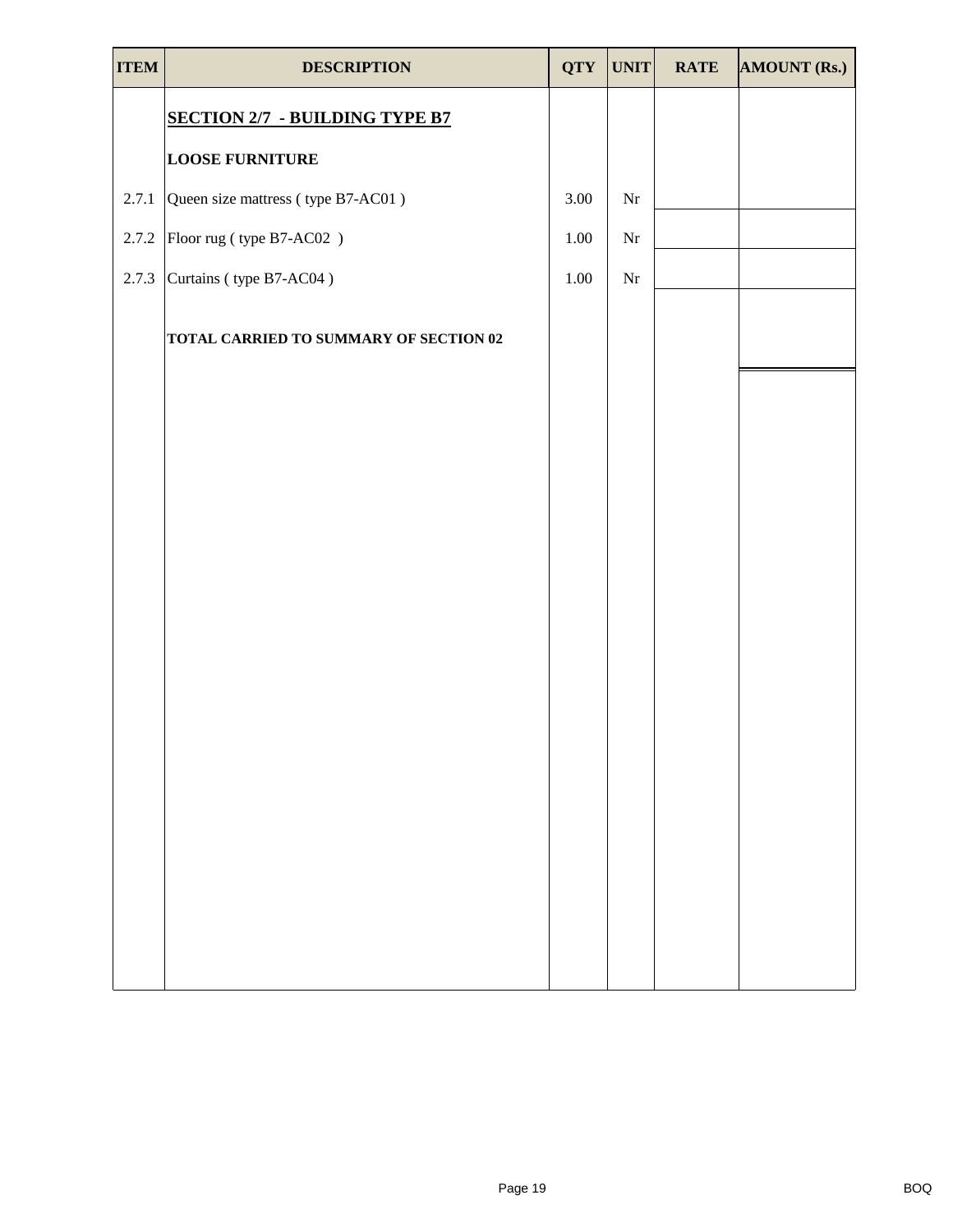| <b>ITEM</b> | <b>DESCRIPTION</b>                                        | <b>QTY</b> | UNIT | <b>RATE</b> | <b>AMOUNT (Rs.)</b> |
|-------------|-----------------------------------------------------------|------------|------|-------------|---------------------|
|             | <b>SUMMARY</b>                                            |            |      |             |                     |
|             | <b>SECTION 02 - FURNITURE, APPLIANCES AND ACCESSORIES</b> |            |      |             |                     |
|             | SECTION 2/1 - BUILDING TYPE B1                            |            |      |             |                     |
|             | SECTION 2/2 - BUILDING TYPE B2                            |            |      |             |                     |
|             | SECTION 2/3 - BUILDING TYPE B3                            |            |      |             |                     |
|             | SECTION 2/4 - BUILDING TYPE B4                            |            |      |             |                     |
|             | SECTION 2/5 - BUILDING TYPE B5                            |            |      |             |                     |
|             | SECTION 2/6 - BUILDING TYPE B6                            |            |      |             |                     |
|             | SECTION 2/7 - BUILDING TYPE B7                            |            |      |             |                     |
|             | TOTAL CARRIED TO GRAND SUMMARY                            |            |      |             |                     |
|             |                                                           |            |      |             |                     |
|             |                                                           |            |      |             |                     |
|             |                                                           |            |      |             |                     |
|             |                                                           |            |      |             |                     |
|             |                                                           |            |      |             |                     |
|             |                                                           |            |      |             |                     |
|             |                                                           |            |      |             |                     |
|             |                                                           |            |      |             |                     |
|             |                                                           |            |      |             |                     |
|             |                                                           |            |      |             |                     |
|             |                                                           |            |      |             |                     |
|             |                                                           |            |      |             |                     |
|             |                                                           |            |      |             |                     |
|             |                                                           |            |      |             |                     |
|             |                                                           |            |      |             |                     |